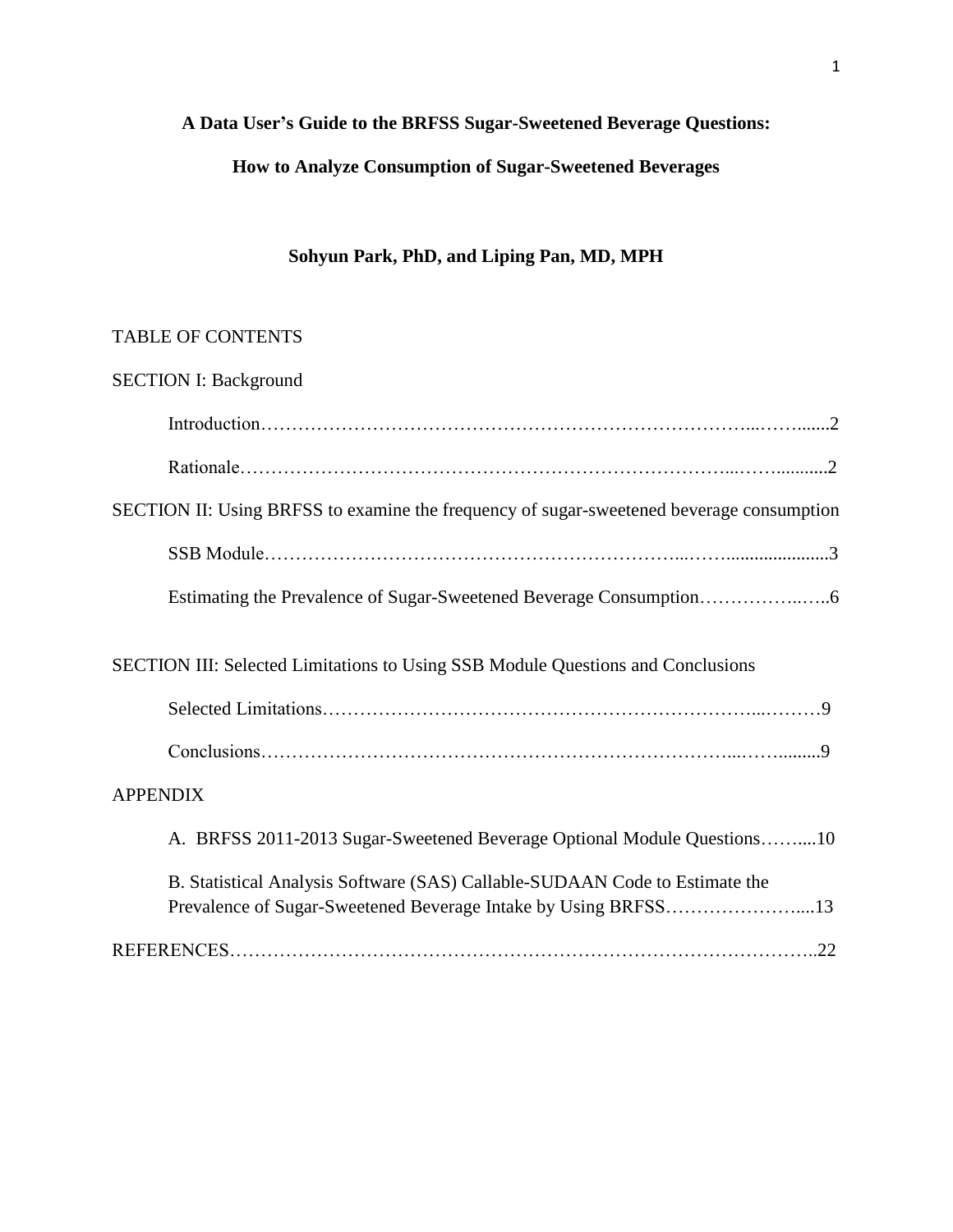#### **SECTION I. Background**

#### **1. Introduction**

The BRFSS Sugar-Sweetened Beverage (SSB) Module, either included as an Optional Module or as State-Added Questions, can be used to monitor consumption of SSBs at the state level. The purpose of this guidance document is to provide a rationale for assessing SSB intake and to increase the capacity of data analysts to use the SSB Module. The BRFSS SSB Module has been offered as an Optional Module in 2011, 2012, and 2013.

This guidance document will provide

- 1. The rationale for collecting SSB intake data.
- 2. Guidance on how to use the 2011-2013 Sugar-Sweetened Beverage Optional Module to estimate prevalence of sugar-sweetened beverage consumption (daily, weekly, or monthly).
- 3. Statistical Analysis Software (SAS) Callable-SUDAAN code to analyze the 2011-2013 Sugar-Sweetened Beverage Optional Module to estimate the prevalence of sugar-sweetened beverage intake.

### **2. Rationale**

The frequent consumption of SSB among adults has been associated with weight gain and obesity in longitudinal studies, but findings from cross-sectional studies are inconsistent.<sup>1-3</sup> In addition to obesity, research also suggests that frequent SSB intake may be related to unhealthy dietary behavior<sup>4</sup> and adverse health consequences, including type 2 diabetes, <sup>1,3</sup> cardiovascular disease risk,<sup>1,3,5</sup> and nonalcoholic liver disease.<sup>6</sup> For some of these diseases, SSB consumption may work through obesity as a mediator, but for some the association appears to be independent of weight status. $<sup>1</sup>$ </sup>

The 2011-2012 National Health and Nutrition Examination Survey (NHANES) data showed that obesity levels are high as 34.9% of adults have obesity on the basis of measured weight and height data<sup>7</sup>. On the basis of self-reported weight and height data, the prevalence of obesity varies by state, and it ranged from 21.3% to 35.1% in 2013.<sup>8</sup> Excess caloric consumption contributes to obesity, and one of the significant contributors of calories to the US diet is SSBs,<sup>9</sup> which is also a significant source of added sugars in the diet.<sup>10</sup> The 2010 Dietary Guidelines for Americans define SSBs as, "Liquids that are sweetened with various forms of sugars that add calories. These beverages include, but are not limited to, soda, fruit ades and fruit drinks, and sports and energy drinks".<sup>11</sup> SSBs also tend to have few, if any, other nutrients.

On the basis of the 2009-2010 NHANES data, the mean energy intake from SSBs was 155 kcal (8.0% of total daily energy intake) for youth, and 151 kcal (6.9% of total daily energy intake) for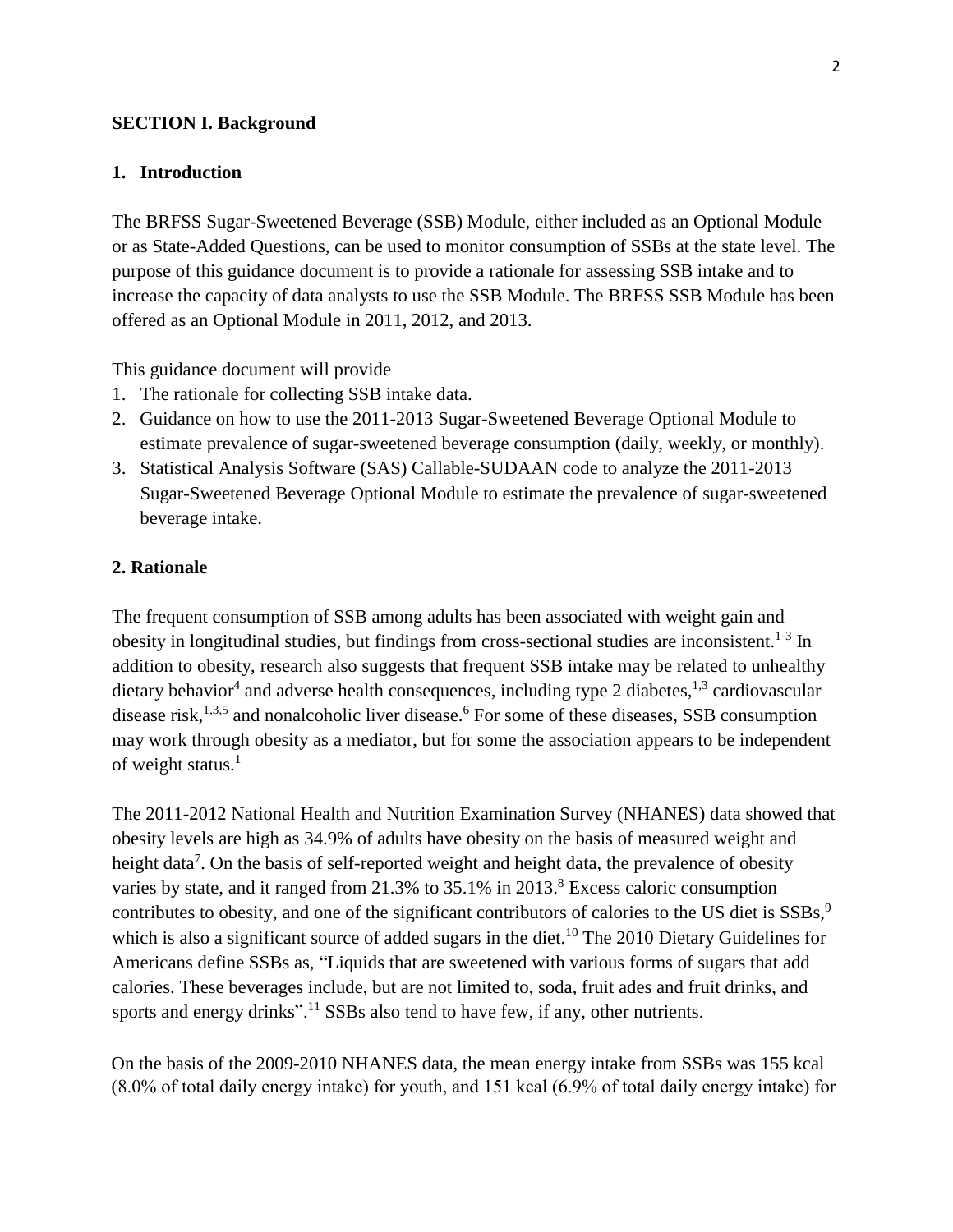adults on any given day.<sup>9</sup> The main consumers of SSBs were adolescents aged 12 to 19 years, male, non-Hispanic bla[ck,](#page-21-0) Mexican-American, and low-income individuals.<sup>9,12</sup>

In addition to their contribution to caloric consumption, several other biological mechanisms have been proposed to explain the relationship between SSB consumption and obesity. First, when calories are consumed as liquids, people may not subsequently compensate their energy intake, resulting in extra consumption energy.<sup>13</sup> Second, the prompt drop in blood sugar that follows the insulin response to intake of foods or beverages high in sugars, such as SSBs, increases hunger and may increase food intake.<sup>14</sup> Third, fructose (a sugar found in commonly used sweeteners in the United States) does not activate hormones that help regulate satiety,<sup>15</sup> which can result in not feeling full after consuming energy from SSBs.

Reasons for using the optional module include the following:

- The data can be used for surveillance of SSB intake frequency and for comparison of intake across states. Healthy People 2020 objectives include the reduction of calories from added sugars (objective number NWS-17.2)<sup>16</sup> because SSB is the largest food category source of added sugars in the diet.<sup>10</sup>
- The data can be used with other information to monitor the effect of statewide and statesupported interventions to prevent and control obesity, diabetes, and other chronic diseases.
- The data can be used to guide and take action about disparities in SSB intake. States can use their SSB intake data to identify characteristics of high SSB consumers and to develop targeted interventions for decreasing SSB intake, such as encouraging the consumption of healthier beverages (e.g., plain water) as part of an obesity and chronic disease prevention strategy.

## **Section II: Using BRFSS to examine the frequency of sugar-sweetened beverage consumption**

## **1. SSB Module**

The SSB Module was available as an Optional Module to all BRFSS states and territories during 2011-2013. The two SSB questions in 2011 and 2012 BRFSS, which were related to the consumption of regular soda and fruit drinks, were selected because they represented the most commonly consumed types of SSBs. On the basis of the 2009-2010 NHANES data, the mean energy intake of all SSBs among US adults was 151 kilocalories, with approximately 83 kcal/day from sodas and 29 kcal/day from fruit drinks.<sup>9</sup>

One soda question and one fruit drink question originally were included as a BRFSS Optional Module in 2011 (see Appendix A). In 2012, the two questions were modified to add the "during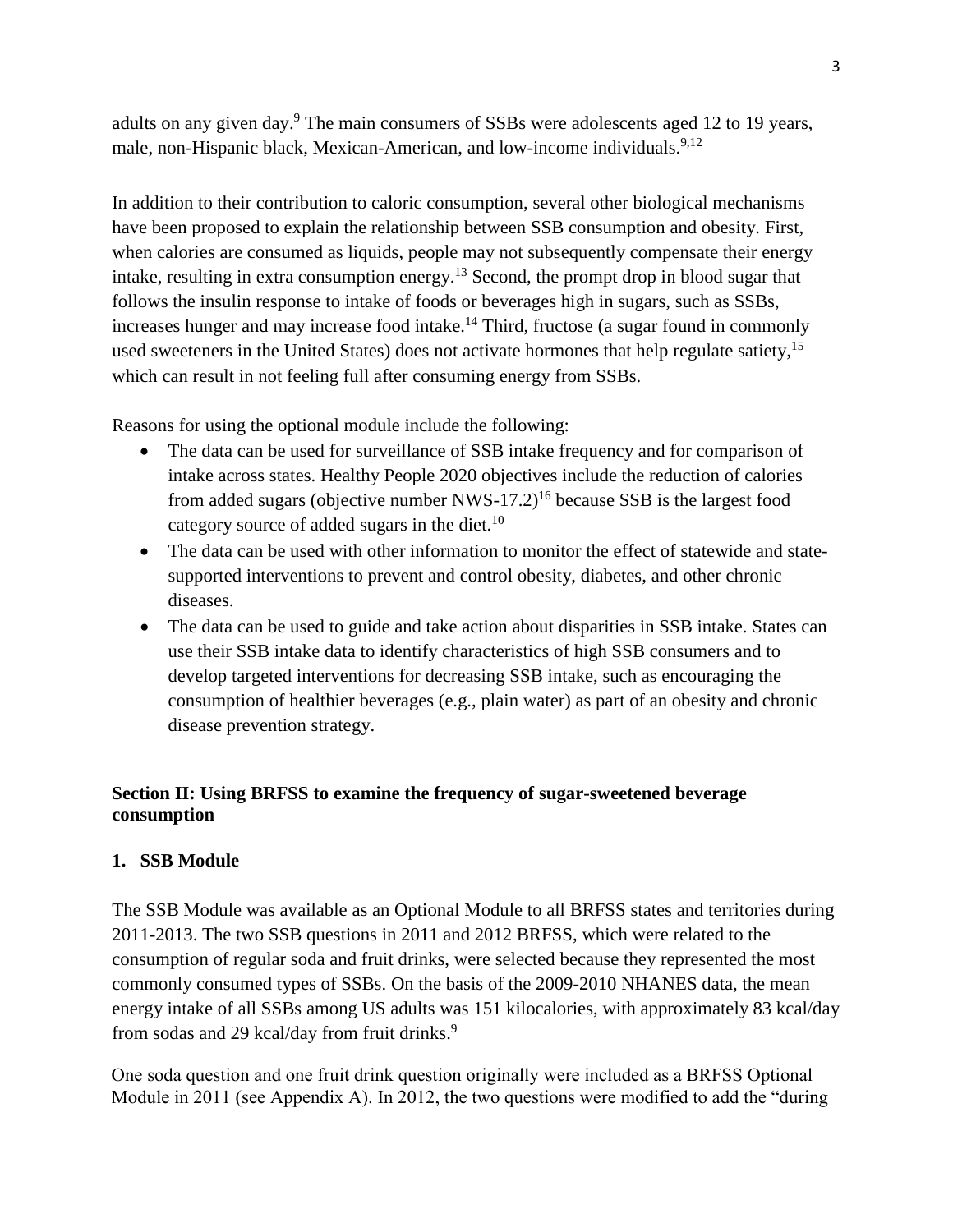the past 30 days" time frame to the existing questions. The 2012 soda question was also included in the 2013 survey. However, the fruit drinks question was modified in 2013 to include sweet tea, sports drinks, and energy drinks, and this change was made to more accurately assess total SSB intake. In addition, different interviewer's notes were added in the 2012 and 2013 surveys (see Appendix A). Six states used the SSB module in 2011 (Delaware, Hawaii, Iowa, Minnesota, New Jersey, and Wisconsin); 18 states used the module in 2012 (California, Delaware, Georgia, Hawaii, Iowa, Kansas, Maryland, Minnesota, Mississippi, Montana, Nebraska, Nevada, New Hampshire, New Jersey, New York, Oklahoma, South Dakota, and Tennessee); and 24 states used the module in 2013 (Alaska, Arizona, California, Connecticut, District of Columbia, Indiana, Iowa, Kansas, Kentucky, Louisiana, Maryland, Minnesota, Mississippi, Nebraska, New Jersey, New York, North Carolina, Ohio, Oklahoma, South Carolina, Utah, Vermont, West Virginia, and Wisconsin).

This document focuses on the analytic procedures to estimate the frequencies of SSB consumption. Additional BRFSS guidance documents provide technical assistance on the creation of one working analytical data set after combining data collected from landline and/or cellular versions that were used by the states, including landline and cellular telephone users, or landline only telephone users, which can be found at

http://www.cdc.gov/brfss/annual\_data/2011/BRFSS2011\_Analysis.pdf for the 2011 BRFSS, http://www.cdc.gov/brfss/annual\_data/2012/pdf/AnalysisofModules\_2012.pdf for the 2012 BRFSS, and [http://www.cdc.gov/brfss/annual\\_data/2013/pdf/Analysiso](http://www.cdc.gov/brfss/annual_data/2011/BRFSS2011_Analysis.pdf)fModules\_2013.pdf) for [the 2013 BRFSS.](http://www.cdc.gov/brfss/annual_data/2012/pdf/AnalysisofModules_2012.pdf)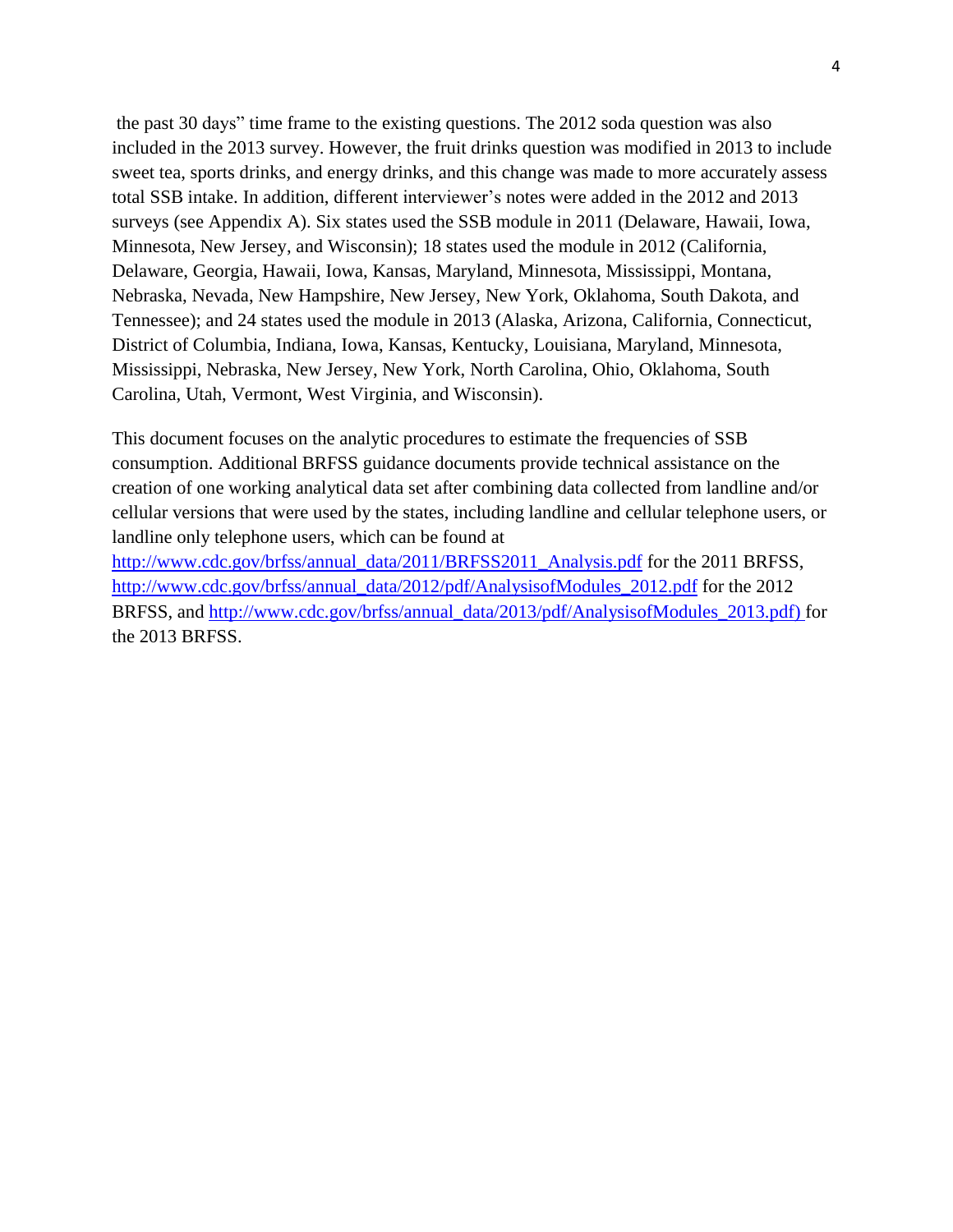| <b>Sugar-Sweetened Beverage Optional Module Questions and Variable Names</b> |                                              |                                                    |                                        |  |  |
|------------------------------------------------------------------------------|----------------------------------------------|----------------------------------------------------|----------------------------------------|--|--|
| Sugar-                                                                       |                                              | <b>Survey Year</b>                                 |                                        |  |  |
| Sweetened                                                                    |                                              |                                                    |                                        |  |  |
| Beverage                                                                     | 2011                                         | 2012                                               | 2013                                   |  |  |
| Consumption                                                                  |                                              |                                                    |                                        |  |  |
| Regular Soda                                                                 | About how often do                           | During the past 30 days,                           | Same question as 2012                  |  |  |
|                                                                              | you drink regular soda                       | how often did you drink                            | [ssbsugar] $a$                         |  |  |
|                                                                              | or pop that contains                         | regular soda or pop that                           |                                        |  |  |
|                                                                              | sugar? Do not include                        | contains sugar? Do not                             |                                        |  |  |
|                                                                              | diet soda or diet pop.                       | include diet soda or diet                          |                                        |  |  |
|                                                                              | [ssbsugar] <sup>a</sup>                      | pop.                                               |                                        |  |  |
|                                                                              |                                              | $[ssbsugr1]$ <sup>a</sup>                          |                                        |  |  |
| Fruit drink                                                                  | About how often do                           | During the past 30 days,                           |                                        |  |  |
|                                                                              | you drink sweetened<br>fruit drinks, such as | how often did you drink<br>sweetened fruit drinks, |                                        |  |  |
|                                                                              | Kool-aid™, cranberry                         | such as Kool-aid <sup>TM</sup> ,                   |                                        |  |  |
|                                                                              | juice cocktail, and                          | cranberry juice cocktail,                          |                                        |  |  |
|                                                                              | lemonade? Include                            | and lemonade? Include                              |                                        |  |  |
|                                                                              | fruit drinks you made                        | fruit drinks you made at                           |                                        |  |  |
|                                                                              | at home and added                            | home and added sugar to.                           |                                        |  |  |
|                                                                              | sugar to.                                    | [ssbfrut1] <sup>a</sup>                            |                                        |  |  |
|                                                                              | [ssbfruit] <sup>a</sup>                      |                                                    |                                        |  |  |
| Fruit                                                                        |                                              |                                                    | During the past 30 days,               |  |  |
| drink/sweet                                                                  |                                              |                                                    | how often did you drink                |  |  |
| tea/sports                                                                   |                                              |                                                    | sugar-sweetened fruit                  |  |  |
| drink/energy                                                                 |                                              |                                                    | drinks (such as Kool-aid <sup>TM</sup> |  |  |
| drink                                                                        |                                              |                                                    | and lemonade), sweet tea,              |  |  |
|                                                                              |                                              |                                                    | and sports or energy drinks            |  |  |
|                                                                              |                                              |                                                    | (such as Gatorade™ and                 |  |  |
|                                                                              |                                              |                                                    | Red Bull™)? Do not                     |  |  |
|                                                                              |                                              |                                                    | include 100% fruit juice,              |  |  |
|                                                                              |                                              |                                                    | diet drinks, or artificially           |  |  |
|                                                                              |                                              |                                                    | sweetened drinks.                      |  |  |
|                                                                              |                                              |                                                    | [ $ssbfrut2$ ] <sup>a</sup>            |  |  |

**Table 1**. Comparison of the 2011-2013 BRFSS Sugar-Sweetened Beverage Optional Module Questions and Variable Names by Beverage Type

<sup>a</sup>BRFSS variable name.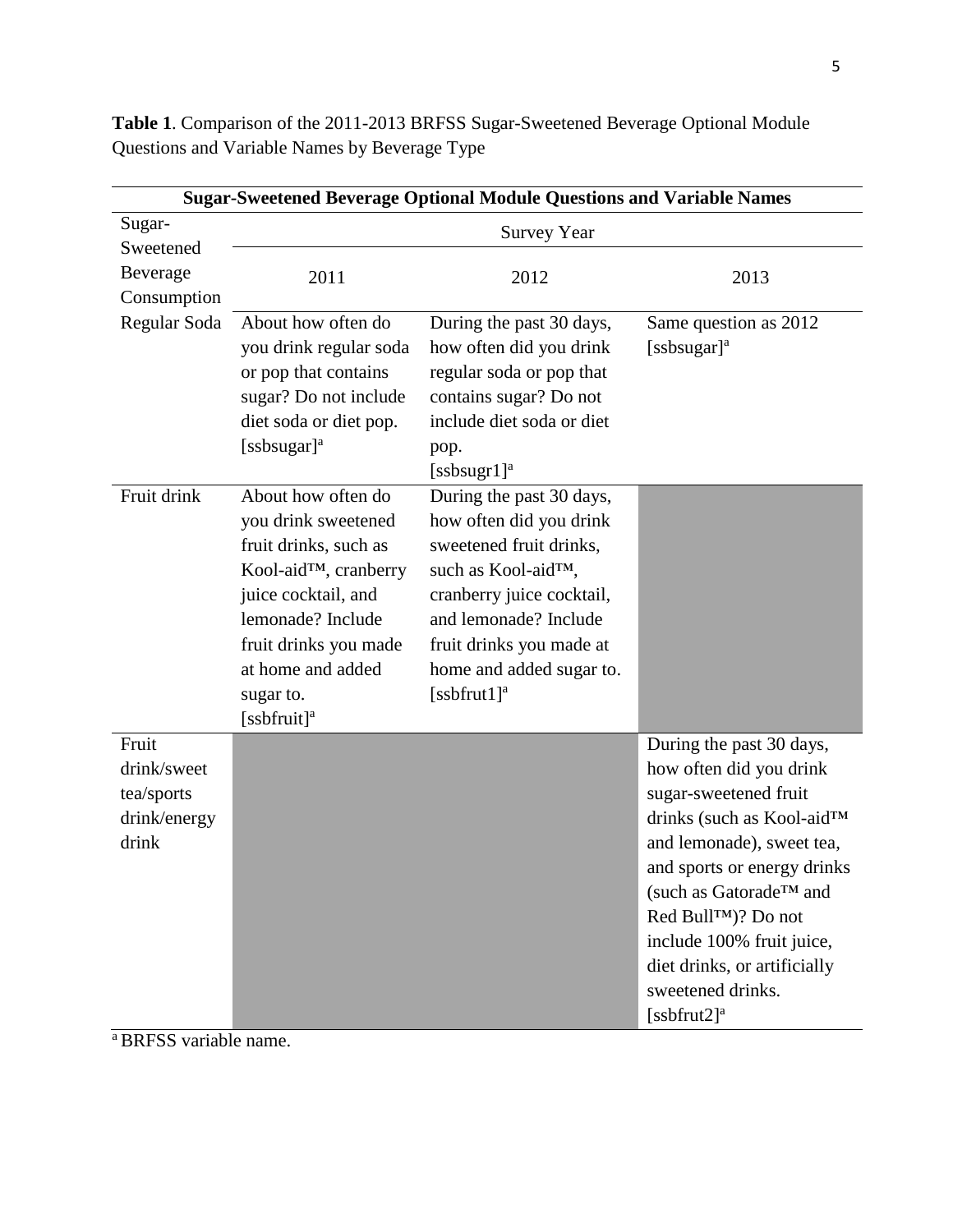#### **2. Estimating the Prevalence of SSB Consumption**

The frequency of regular soda intake and fruit drinks or fruit drinks/sweet tea/sports drinks/energy drink intake is needed to estimate consumption of SSBs by using the 2011- 2013 BRFSS SSB Optional Module. The method to calculate SSB consumption follows the three steps described below, and the SAS Callable-SUDAAN programming code is provided in Appendix B.

#### Step 1: Calculate the frequency of regular soda intake.

BRFSS queries about how often regular soda or pop was consumed. This consumption can be reported by the respondent per day, per week, or per month.

#### *Daily intake*

The SAS code in Appendix B illustrates how to calculate daily regular soda intake. Weekly intake can be converted to daily intake by dividing the frequency of weekly soda consumption by 7. Monthly intake can be converted to daily soda intake by dividing the frequency of monthly consumption by 30.

Following is the sample SAS code for calculating daily soda intake by using 2011 and 2013 BRFSS (the variable name "ssbsugar" needs to be changed to "ssbsugr1" for 2012 data):

if  $101 \leq s$  ssbsugar  $\leq 199$  then soda = ssbsugar -100; if  $201 \leq$  ssbsugar  $\leq$  299 then soda=(ssbsugar -200)/7; if  $301 \leq s$  ssbsugar  $\leq 399$  then soda=(ssbsugar -300)/30; if ssbsugar  $=888$  then soda $=0$ ;

#### *Weekly intake*

Daily soda intake can be converted to weekly intake by multiplying the frequency of daily consumption by 7. Monthly soda intake can be converted to weekly intake by dividing the frequency of monthly consumption by 4.3.

The SAS code for calculating weekly intake is not included in Appendix B. However, you can use the following SAS code to replace the code for daily regular soda intake if you are interested in weekly intake in 2011 and 2013 (the variable name "ssbsugar" needs to be changed to "ssbsugr1" for 2012 data):

if  $101 \leq$  ssbsugar  $\leq$  199 then sodaweek= (ssbsugar -100)\*7;

if  $201 \leq s$ ssbsugar $\leq 299$  then sodaweek= ssbsugar -200;

if  $301 \leq s$ ssbsugar  $\leq 399$  then sodaweek=(ssbsugar -300)/4.3;

if ssbsugar =888 then sodaweek=0;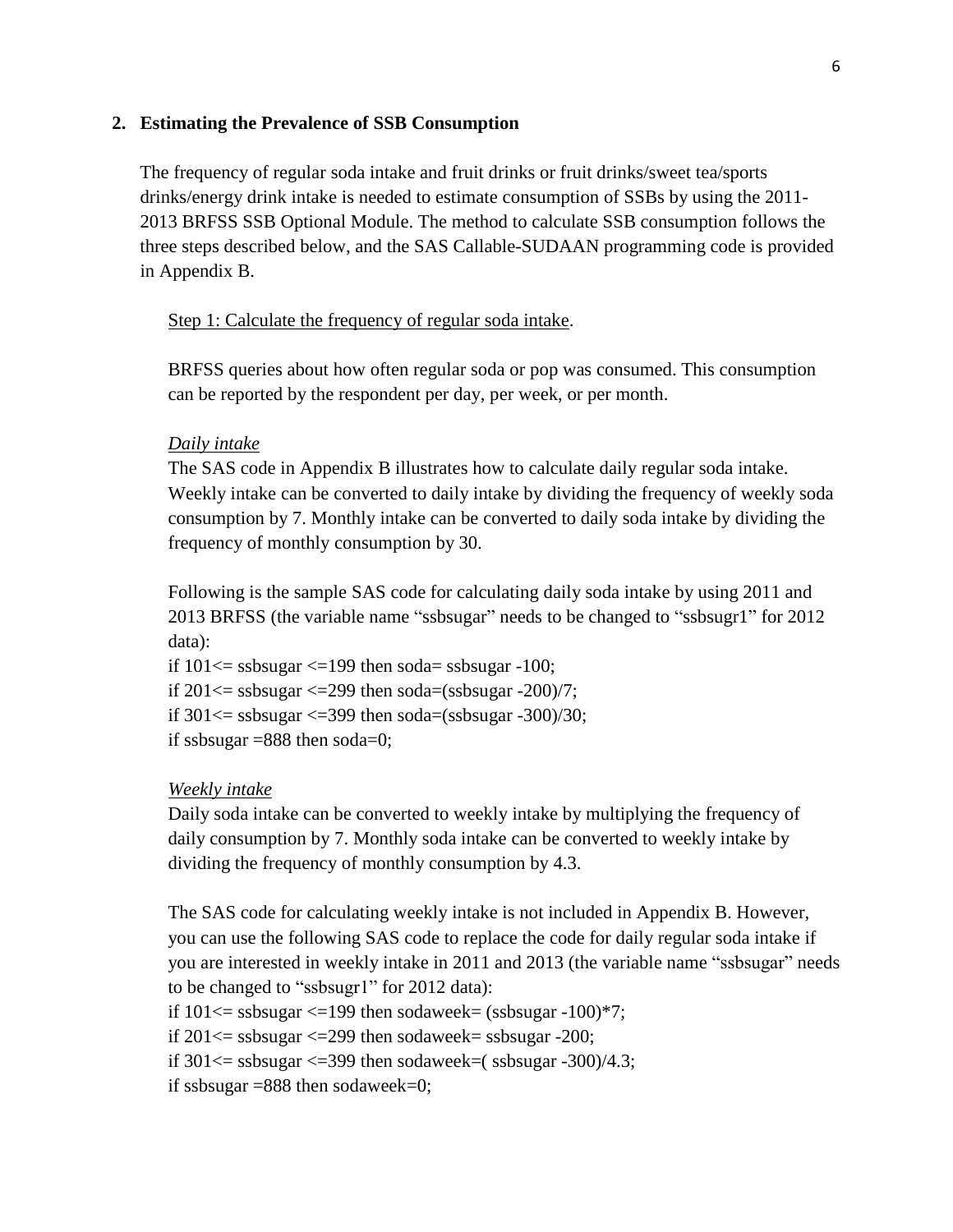#### *Monthly intake*

Daily intake can be converted to monthly intake by multiplying the frequency of daily consumption by 30. Weekly intake can be converted to monthly intake by multiplying the frequency of weekly consumption by 4.3.

The SAS code for calculating monthly intake is not included in Appendix B. However, you can use the following SAS code to replace the code for daily regular soda intake if you are interested in monthly intake in 2011 and 2013 (the variable name "ssbsugar" needs to be changed to "ssbsugr1" for 2012 data): if  $101 \leq s$ ssbsugar  $\leq 199$  then sodamonth= (ssbsugar -100)\*30; if  $201 \leq s$ ssbsugar  $\leq 299$  then sodamonth=(ssbsugar -200)\*4.3; if  $301 \leq s$ ssbsugar  $\leq 399$  then sodamonth= ssbsugar -300; if ssbsugar =888 then sodamonth=0;

### Step 2: Calculate the frequency of fruit drink intake (2011 and 2012 BRFSS) or fruit drink/sweet tea/sports drink/energy drink intake (2013 BRFSS).

BRFSS queries about how often sweetened fruit drink or fruit drink/sweet tea/sports drink/energy drink was consumed. This consumption can be reported by the respondent per day, per week, or per month.

#### *Daily intake*

The SAS code in Appendix B illustrates how to calculate daily intake. Weekly intake can be converted to daily intake by dividing the frequency of weekly consumption by 7. Monthly intake can be converted to daily intake by dividing the frequency of monthly consumption by 30.

Following is the sample SAS code for calculating daily fruit drink intake using 2011 BRFSS (the variable name "ssbfruit" needs to be changed to "ssbfrut1" for 2012 data and to "ssbfrut2" for 2013 data): if  $101 \leq s$ s sbfruit  $\leq 199$  then fruitdr= ssbfruit -100; if  $201 \leq s$  ssbfruit  $\leq 299$  then fruitdr=(ssbfruit -200)/7; if  $301 \leq s$  ssbfruit  $\leq 399$  then fruitdr=(ssbfruit -300)/30;

if ssbfruit  $=888$  then fruitdr $=0$ :

#### *Weekly intake*

Daily intake can be converted to weekly intake by multiplying the frequency of daily consumption by 7. Monthly intake can be converted to weekly intake by dividing the frequency of monthly consumption by 4.3.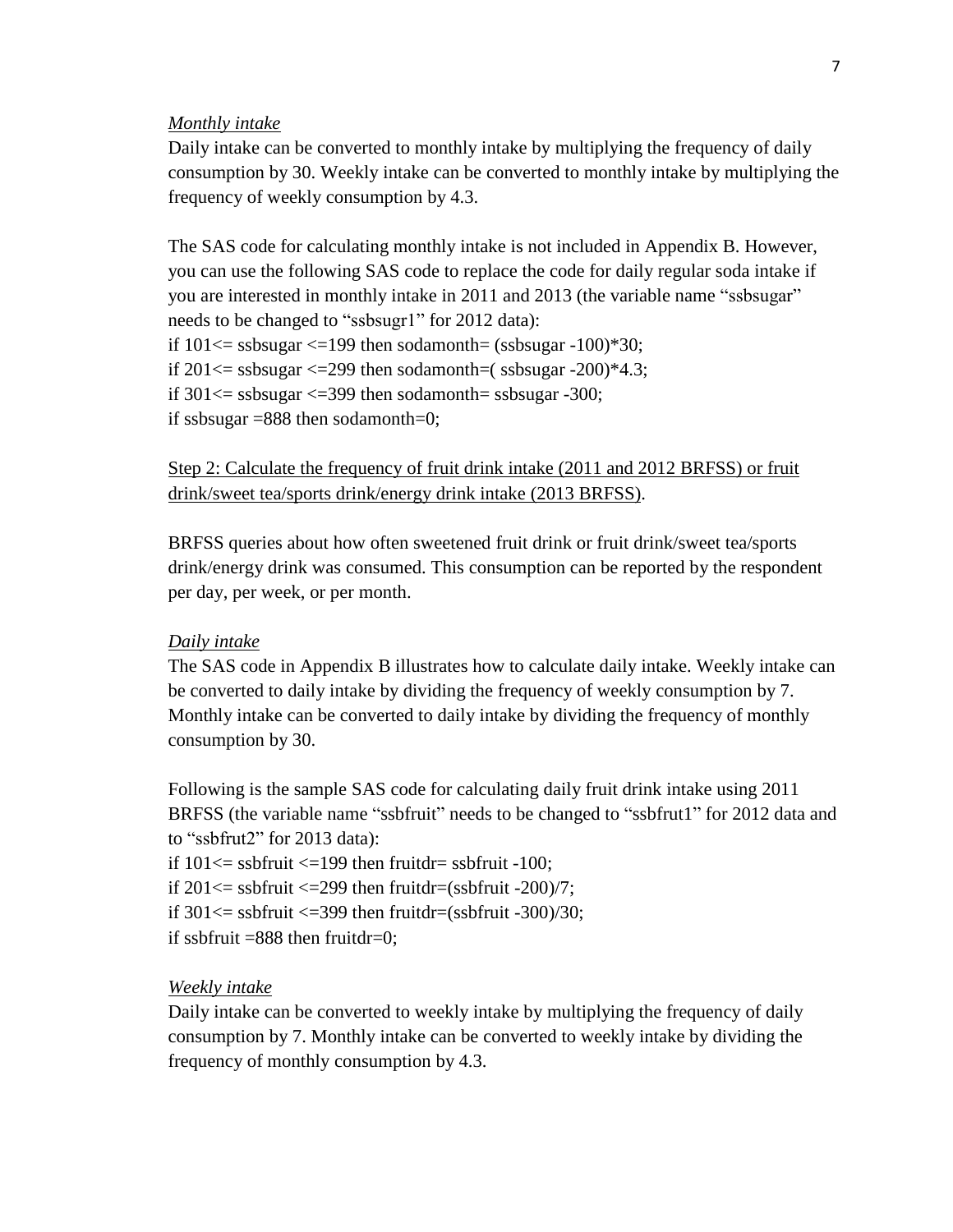The SAS code for calculating weekly intake is not included in Appendix B. However, you can use the following SAS code to replace the code for daily intake if you are interested in weekly intake in 2011 (the variable name "ssbfruit" needs to be changed to "ssbfrut1" for 2012 data and to "ssbfrut2" for 2013 data): if  $101 \leq s$ s sbfruit  $\leq 199$  then fruitdrweek = (ssbfruit -100)\*7; if  $201 \leq s$  ssbfruit  $\leq 299$  then fruitdrweek = ssbfruit -200; if  $301 \leq s$  ssbfruit  $\leq 399$  then fruitdrweek=(ssbfruit -300)/4.3; if ssbfruit  $=888$  then fruitdrweek $=0$ ;

#### *Monthly intake*

Daily intake can be converted to monthly intake by multiplying the frequency of daily consumption by 30. Weekly intake can be converted to monthly intake by multiplying the frequency of weekly consumption by 4.3.

The SAS code for calculating monthly intake is not included in Appendix B. However, you can use the following SAS code to replace the code for daily intake if you are interested in monthly intake in 2011 (the variable name "ssbfruit" needs to be changed to "ssbfrut1" for 2012 data and to "ssbfrut2" for 2013 data): if  $101 \leq s$ s sbfruit  $\leq 199$  then fruitdrmonth= (ssbfruit -100)\*30; if  $201 \leq s$ ssbfruit  $\leq 299$  then fruitdrmonth= (ssbfruit -200)\*4.3; if  $301 \leq s$  ssbfruit  $\leq 399$  then fruitdrmonth= ssbfruit -300; if ssbfruit  $=888$  then fruitdrmonth $=0$ :

Step 3: Sum the frequencies obtained from Step 1 and Step 2 to obtain the total frequency of SSB intake.

Following are the sample SAS codes for calculating total SSB intake: *Daily SSB intake*: ssbday= sum (soda, fruitdr) *Weekly SSB intake*: ssbweek=sum (sodaweek, fruitdrweek) *Monthly SSB intake:* ssbmonth=sum (sodamonth, fruitdrmonth)

### *Three things to remember when analyzing data from the SSB Module*

- 1) Skip Step 3 if you are only interested in either soda or fruit drink consumption (fruit drink/sweet tea/sport drink/energy drink intake in 2013), but not the combined measure.
- 2) Categorize frequency of SSB intake on the basis of project needs. The SAS code in Appendix B categorized SSB intake as  $\geq 0$  times/day to <1 time/day and  $\geq 1$  time/day. However, other categories may be more appropriate for your program.
- 3) Variable names for soda and fruit drink (fruit drink/sweet tea/sport drink/energy drink intake in 2013) can change by year. For example, the variable for soda intake was named "ssbsugar" in 2011 and 2013 and was named "ssbsugr1" in 2012; the variable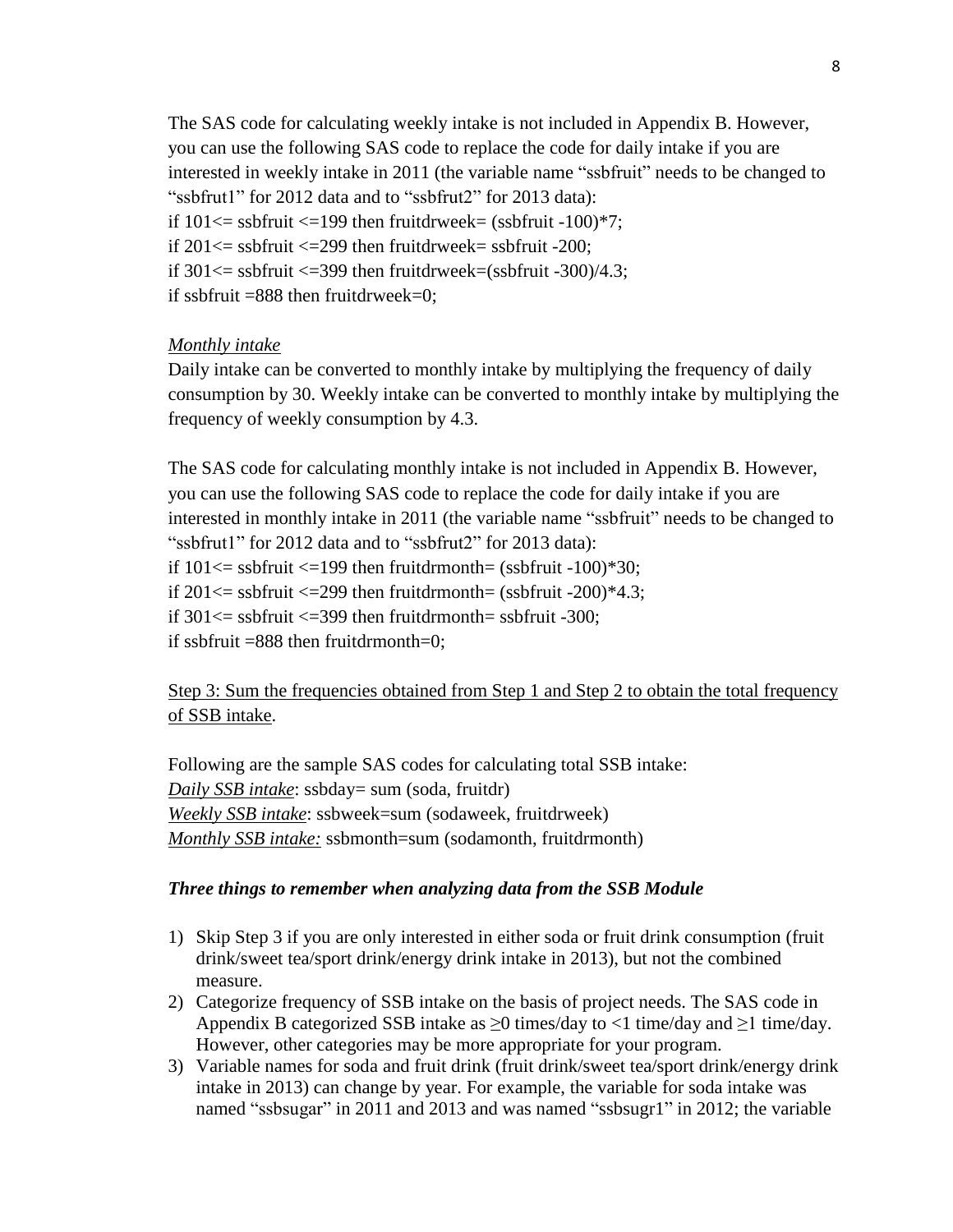for fruit drink intake was named "ssbfruit" in 2011 and "ssbfrut1" in 2012; and the variable that represents fruit drink/sweet tea/sport drink/energy drink intake was named "ssbfrut2" in 2013. It is important to confirm the variable names in the annual code book [\(http://www.cdc.gov/brfss/annual\\_data/annual\\_data.htm\)](http://www.cdc.gov/brfss/annual_data/annual_data.htm) before analyzing data.

#### **Section III. Limitations to Using SSB Module Questions and Conclusions**

#### **1. Limitations**

There are limitations that an analyst should be aware of when using SSB data from the BRFSS. First, like all BRFSS information, the SSB information is self-reported, which could result in recall and social desirability response biases. Second, the two questions in 2012 and 2013 were slightly modified to add the "during the past 30 days" time frame to the existing questions. Third, in 2011 and 2012, only two types of SSB, regular soda and fruit drinks, were available in the Optional Module, limiting the ability to present frequency estimates of total SSB intake. In 2013, the fruit drink question was modified to include intake from sweet teas, sports drinks, and energy drinks, in addition to sweetened fruit drinks. Therefore, the estimates in 2011 and 2012 should be presented and interpreted differently than those in 2013. Fourth, it may not feasible to combine 2011-2013 data together for analyses because of the discrepancies on survey questions. Fifth, the frequency of SSB consumption was assessed and not the volume of SSB consumption. Lastly, because this is cross-sectional data, when examining the association between SSB consumption and behaviors or health conditions, causality cannot be assessed. It is possible that the diagnosis of disease or condition (e.g., diabetes, obesity) leads to changes in individual behaviors. For example, individuals with obesity or those who try to lose weight may reduce their SSB consumption to reduce their sugar or caloric intake. However, longitudinal research has consistently shown an association between frequent SSB consumption and weight gain or obesity, type 2 diabetes, and cardiovascular disease risk.<sup>[1-3](#page-21-1)</sup>

#### **2. Conclusions**

This data analysis guidance document provides a step-by-step approach to estimate frequencies of SSB consumption (daily, weekly, or monthly) for the 2011-2013 SSB Optional Module and provides Statistical Analysis Software (SAS) Callable-SUDAAN codes. There are additional BRFSS guidance documents that provide technical assistance on the creation of one working analytical data set for combining questionnaire versions used by the states. The data analysis guides for the optional modules are available on the BRFSS website for 2011, 2012, and 2013 BRFSS data. The BRFSS SSB module provides valuable information that can be used for surveillance, program planning, and program evaluation.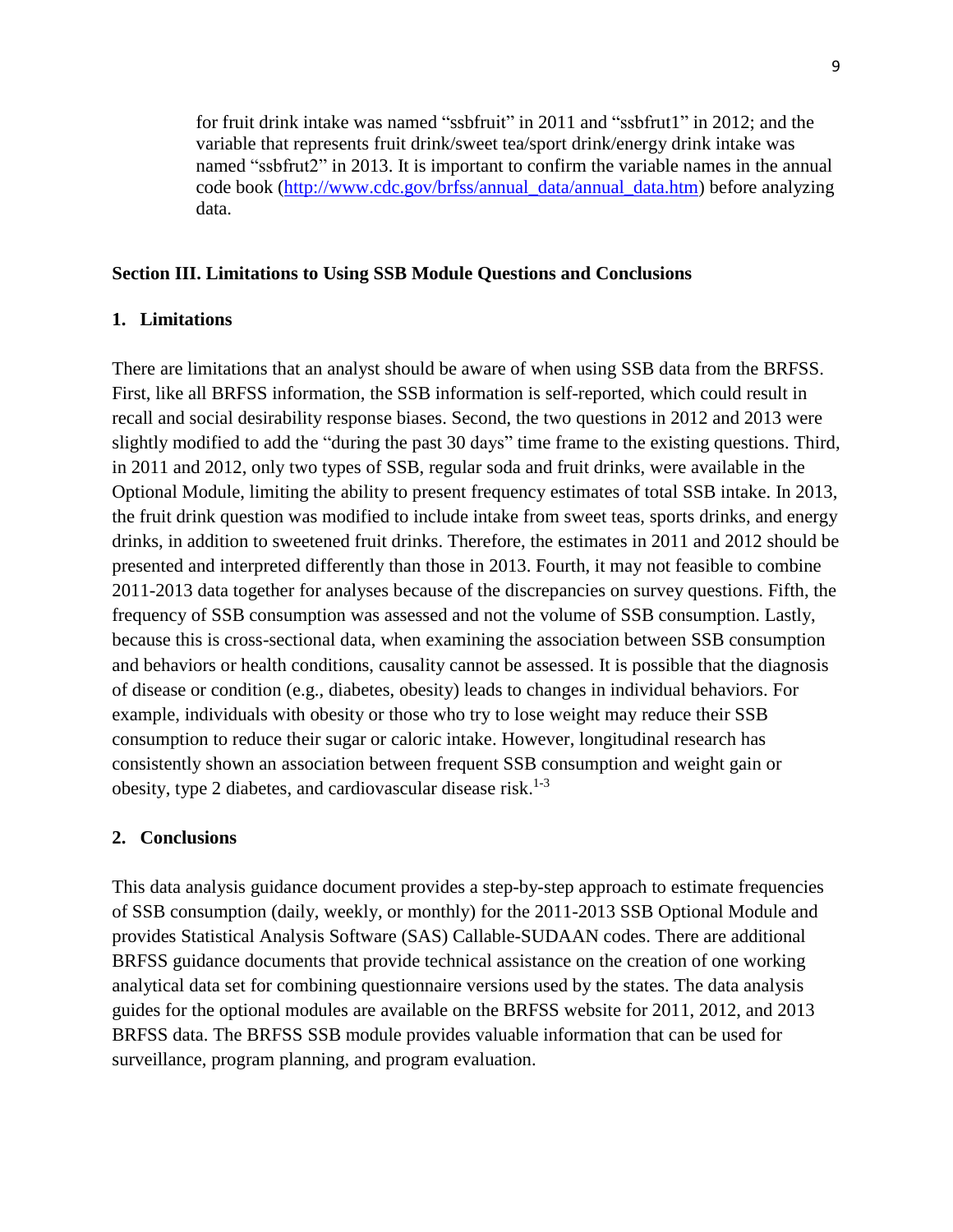### **Appendix A. BRFSS Sugar-Sweetened Beverage Optional Module Questions**

## **2011 BRFSS OPTIONAL MODULE 4: SUGAR SWEETENED BEVERAGES**

1. About how often do you drink regular soda or pop that contains sugar? Do not include diet soda or diet pop.

(273-275)

- $1\_\_$ Times per day
- 2 \_ \_ Times per week
- 3 Times per month
- 8 8 8 Never
- 7 7 7 Don't know / Not sure
- 9 9 9 Refused
- 2. About how often do you drink sweetened fruit drinks, such as Kool-aid™, cranberry, and lemonade? Include fruit drinks you made at home and added sugar to.

(276-278)

- $1 -$ Times per day
- $2 -$ Times per week
- 3 \_ \_ Times per month
- 8 8 8 Never
- 7 7 7 Don't know / Not sure
- 9 9 9 Refused

## **2012 BRFSS OPTIONAL MODULE 5: SUGAR SWEETENED BEVERAGES**

Now I would like to ask you some questions about sugary beverages.

Interviewer note: Please remind respondents to include regular soda that they mixed with alcohol.

1. During the past 30 days, how often did you drink regular soda or pop that contains sugar? Do not include diet soda or diet pop.

(248-250)

- 1  $\qquad$   $\qquad$   $\qquad$  Times per day
- 2  $\overline{\phantom{a}}$  – Times per week
- 3  $\overline{\phantom{a}}$  \_ Times per month

Do not read:

- 8 8 8 None
- 7 7 7 Don't know / Not sure
- 9 9 9 Refused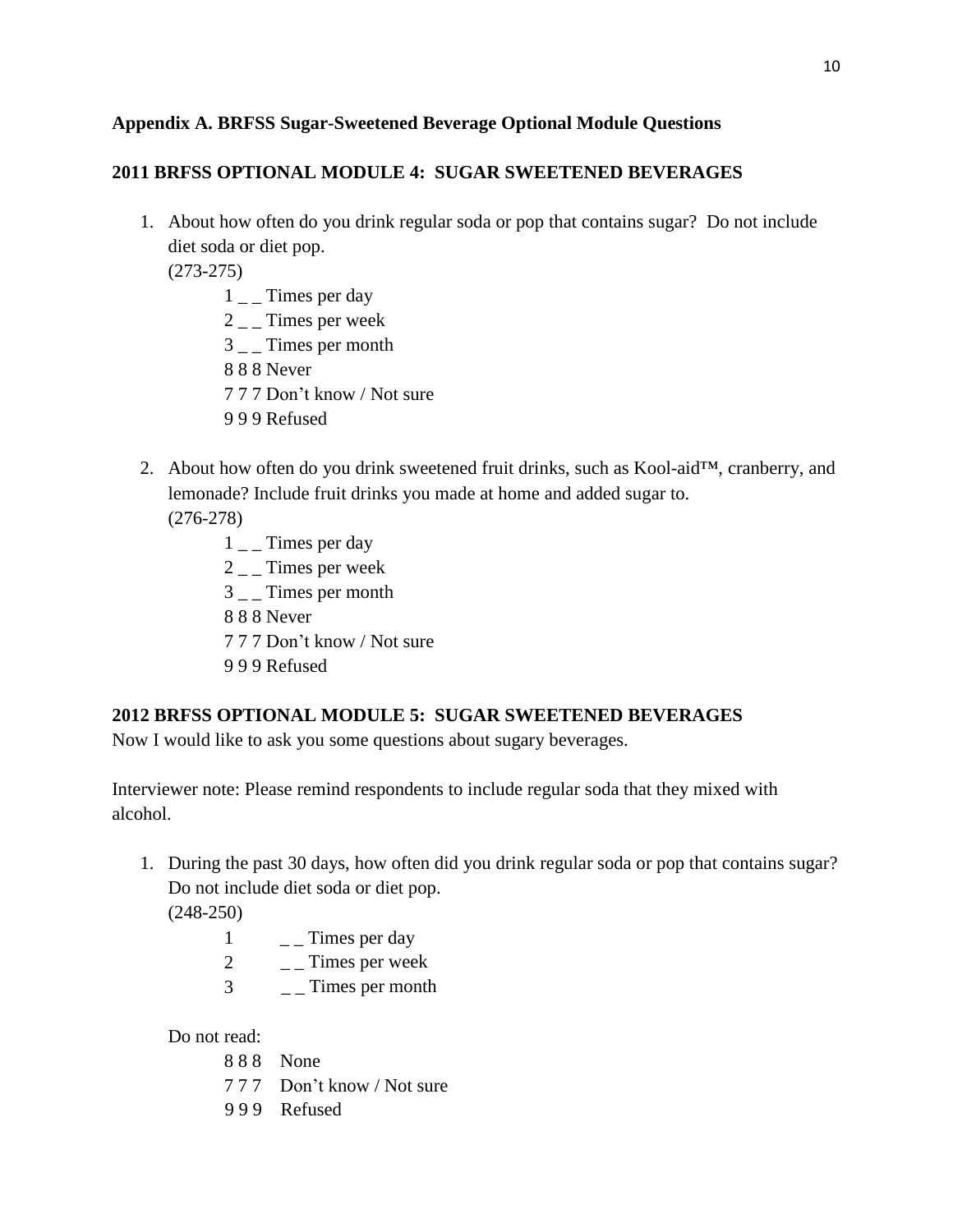2. During the past 30 days, how often did you drink sweetened fruit drinks, such as Koolaid™, cranberry juice cocktail, and lemonade? Include fruit drinks you made at home and added sugar to. (251-253)

Interviewer note: Fruit drinks are sweetened beverages that often contain some fruit juice or flavoring. Do not include 100% fruit juice, sweet tea, coffee drinks, sports drinks, or energy drinks.

|   | Times per day   |
|---|-----------------|
| 2 | Times per week  |
| 3 | Times per month |

Do not read:

8 8 8 None 7 7 7 Don't know / Not sure 9 9 9 Refused

### **2013 BRFSS OPTIONAL MODULE 5: SUGAR DRINKS**

1. During the past 30 days, how often did you drink regular soda or pop that contains sugar? Do not include diet soda or diet pop. (346-348)

Please read: You can answer times per day, week, or month: for example, twice a day, once a week, and so forth.

|               | Times per day   |
|---------------|-----------------|
| 2             | Times per week  |
| $\mathcal{R}$ | Times per month |

Do not read:

- 8 8 8 None
- 7 7 7 Don't know / Not sure
- 9 9 9 Refused
- 2. During the past 30 days, how often did you drink sugar-sweetened fruit drinks (such as Kool-aid™ and lemonade), sweet tea, and sports or energy drinks (such as Gatorade™ and Red Bull™)? Do not include 100% fruit juice, diet drinks, or artificially sweetened drinks.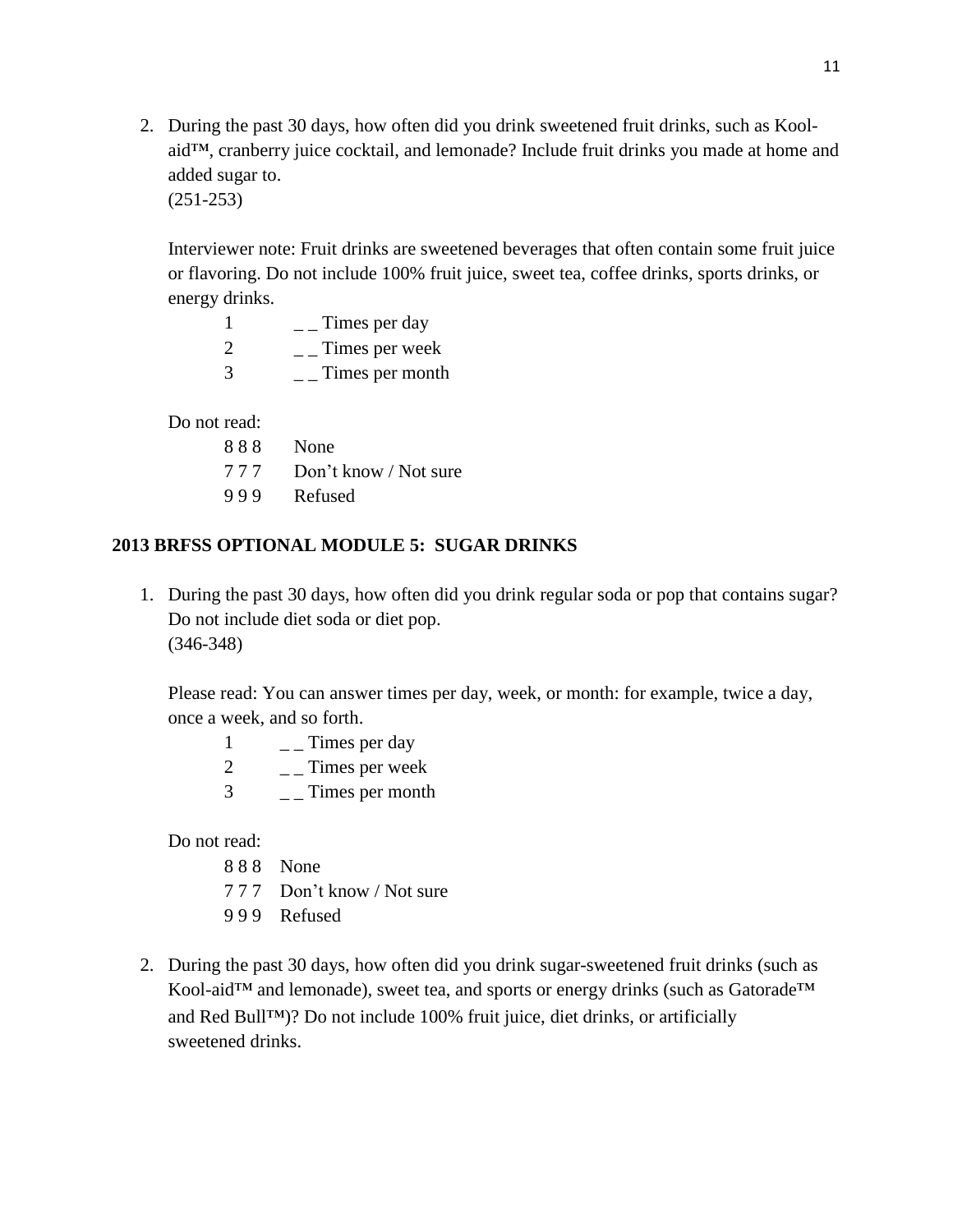Please read: You can answer times per day, week, or month: for example, twice a day, once a week, and so forth.

(349-351)

|               | Times per day   |
|---------------|-----------------|
| $\mathcal{L}$ | Times per week  |
| $\mathcal{R}$ | Times per month |

Do not read:

| 888 | None                      |
|-----|---------------------------|
|     | 777 Don't know / Not sure |
| 999 | Refused                   |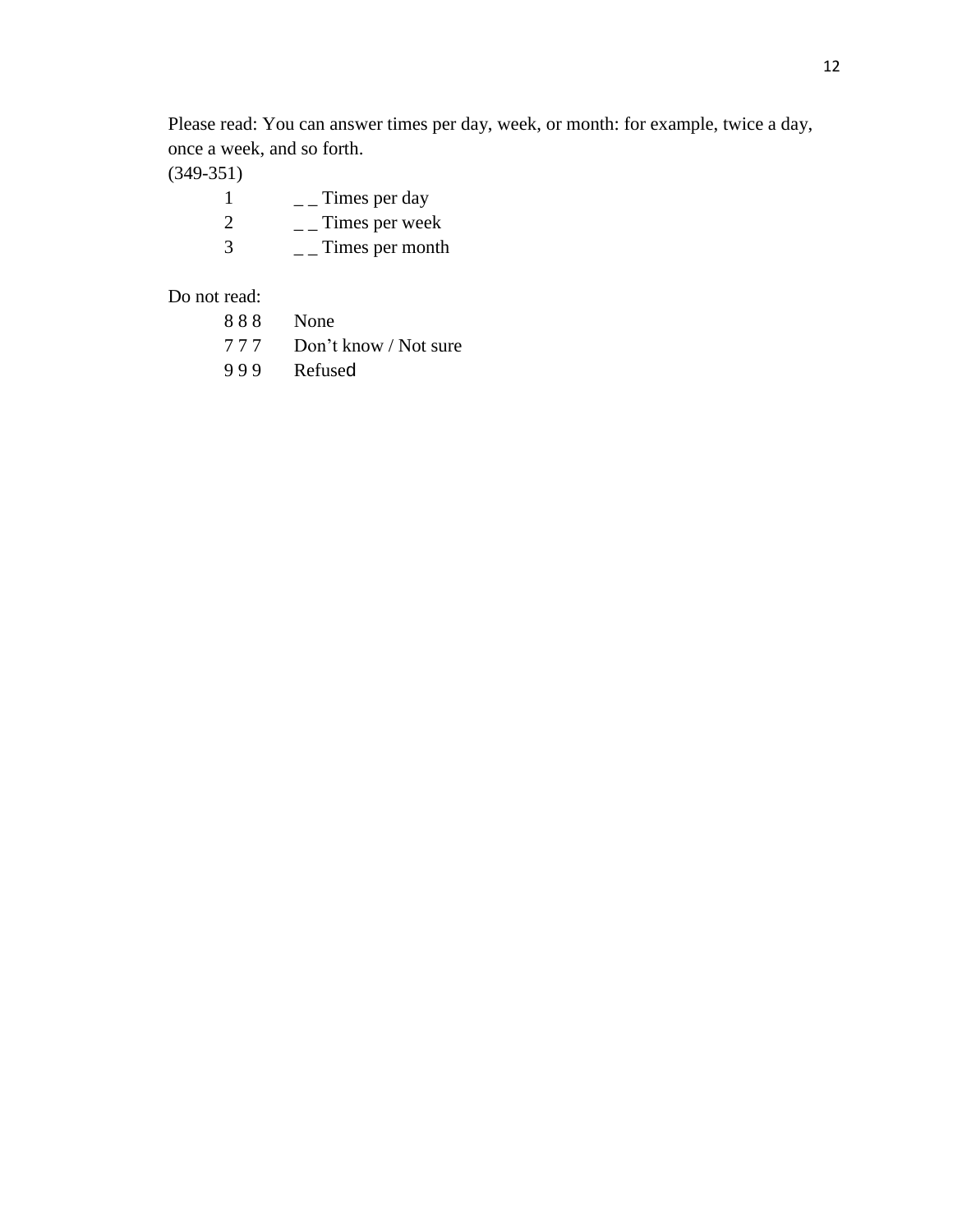**Appendix B. Statistical Analysis Software (SAS) Callable-SUDAAN Code to Estimate the Prevalence of Sugar-sweetened Beverage Intake using BRFSS 2011-2013 Data** 

### *2011 Data*

options nofmterr; \*IT IS OPTIONAL. SAS WILL NOT PRINT ERROR MESSAGE REGARING FORMATTING;

libname brfss "\\cdc\project\CCHP\_NCCD\_DNPAO\_Data\dn national data\BRFSS\data"; \*REPLACE WITH THE FILE AND LOCATION OF YOUR DATA;

### \*2011 DATA;

```
*SELECT STATES THAT USED 2011 SSB OPTIONAL MODULE IN THE COMBINED
LANDLINE AND CELLUALR TELEPHONE SURVEY; 
data llcp11; 
  set brfss.llcp2011; 
  where state in (15,27,55);
  _finalWt = _LLCPWT;
run; 
*SELECT STATES THAT USED 2011 SSB OPTIONAL MODULE IN THE LANDLINE
TELEPHONE SURVEY; 
data land11; 
  set brfss.land2011; 
  where _state in (10,19);
  finalWt = landwt;run;
```
\*SELECT STATES THAT USED 2011 SSB OPTIONAL MODULE IN THE LANDLINE TELEPHONE SURVEY VERSION 2; data land11v2; set brfss.land11v2; where  $state=34$ ;  $_$ finalWt =  $_$ LndWtV2; run;

\*COMBINE THE DATASETS ABOVE AND SELECT THE VARIABLES TO BE USED FOR THIS ANALYSIS; data combine11; set llcp11 land11 land11v2; year=1;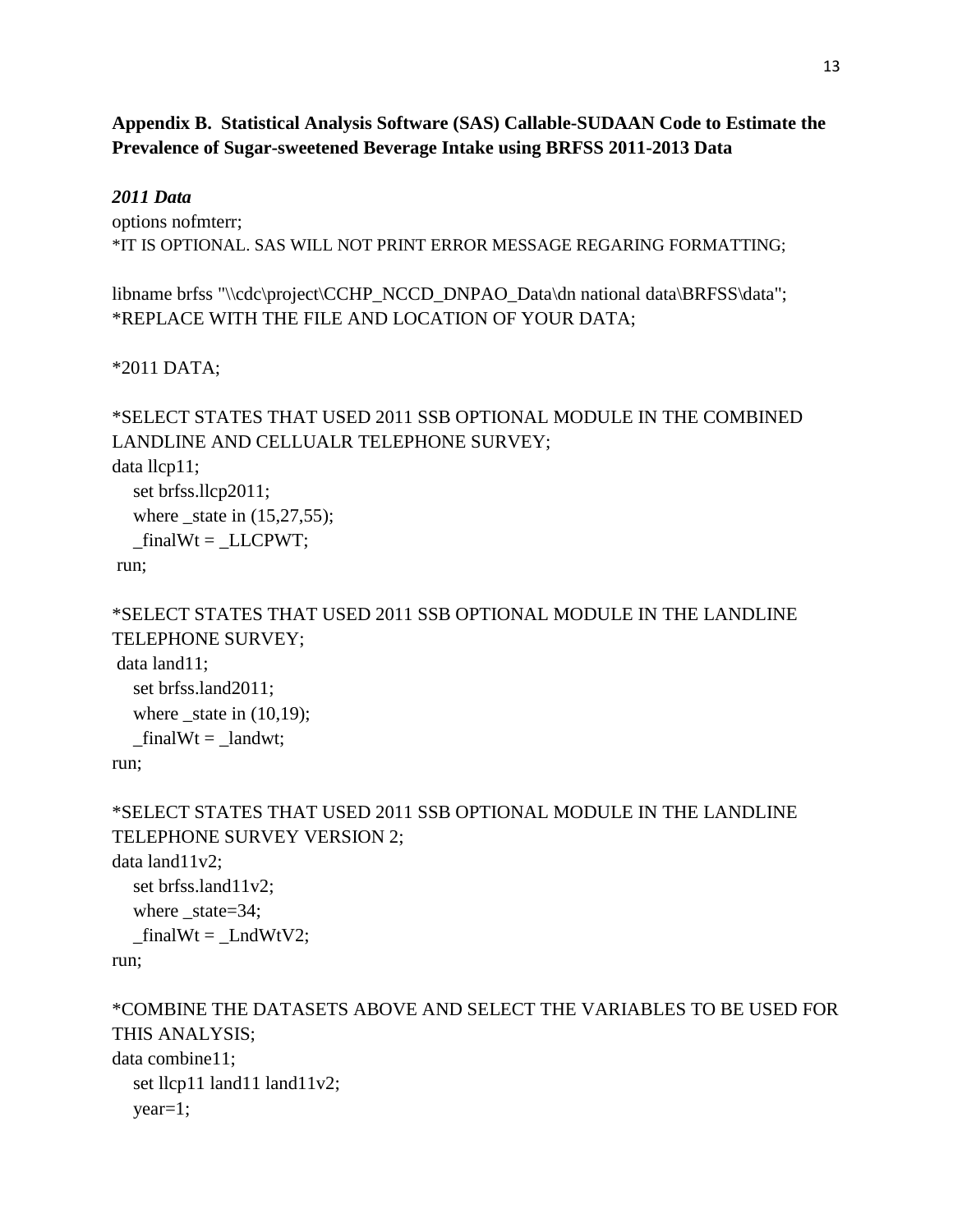keep \_state \_ststr \_psu age sex \_prace \_mrace race2 \_racegr2 hispanc2 educa income2 pregnant height3 weight2 \_bmi5 ssbsugar ssbfruit \_finalwt year;

run;

#### \*STEP 1. CALCULATING THE FREQUENCY OF DAILY SODA INTAKE;

data brfss11;

set combine11;

if 101<=ssbsugar<=199 then soda=ssbsugar-100; if  $201 \leq$ ssbsugar $\leq$  299 then soda=(ssbsugar-200)/7; if 301<=ssbsugar<=399 then soda=(ssbsugar-300)/30; if ssbsugar=888 then soda=0;

```
*CATEGORIZING REGULAR SODA INTAKE AS ≥1 TIME/DAY AND ≥0 TIMES/DAY TO
<1 TIME/DAY;
```

```
sodagp=3; 
if soda>=1 then sodagp=1;
if 0 \le=soda\le1 then sodagp=2;
```
\*STEP 2. CALCULATING THE FREQUENCY OF DAILY FRUIT DRINK INTAKE;

if  $101 \leq$ ssbfruit $\leq$ =199 then fruitdr=ssbfruit-100; if  $201 \leq s$ ssbfruit $\leq$  299 then fruitdr=(ssbfruit-200)/7; if  $301 \leq$ ssbfruit $\leq$ =399 then fruitdr=(ssbfruit-300)/30; if ssbfruit=888 then fruitdr=0;

```
*CATEGORIZING FRUIT DRINK INTAKE AS ≥1 TIME/DAY AND ≥0 TIMES/DAY TO <1
TIME/DAY;
```
fruitdrgp=3; if fruitdr $>=1$  then fruitdrgp=1; if  $0 \le$ =fruitdr $\le$ 1 then fruitdrgp=2;

```
*STEP 3. SUMMARIZE THE FREQUENCIES OBTAINED FROM STEP 1 AND STEP 2 TO
GET THE TOTAL FREQUENCY OF SSB INTAKE;
```
 if soda ne . and fruitdr ne . then ssb=sum(soda,fruitdr);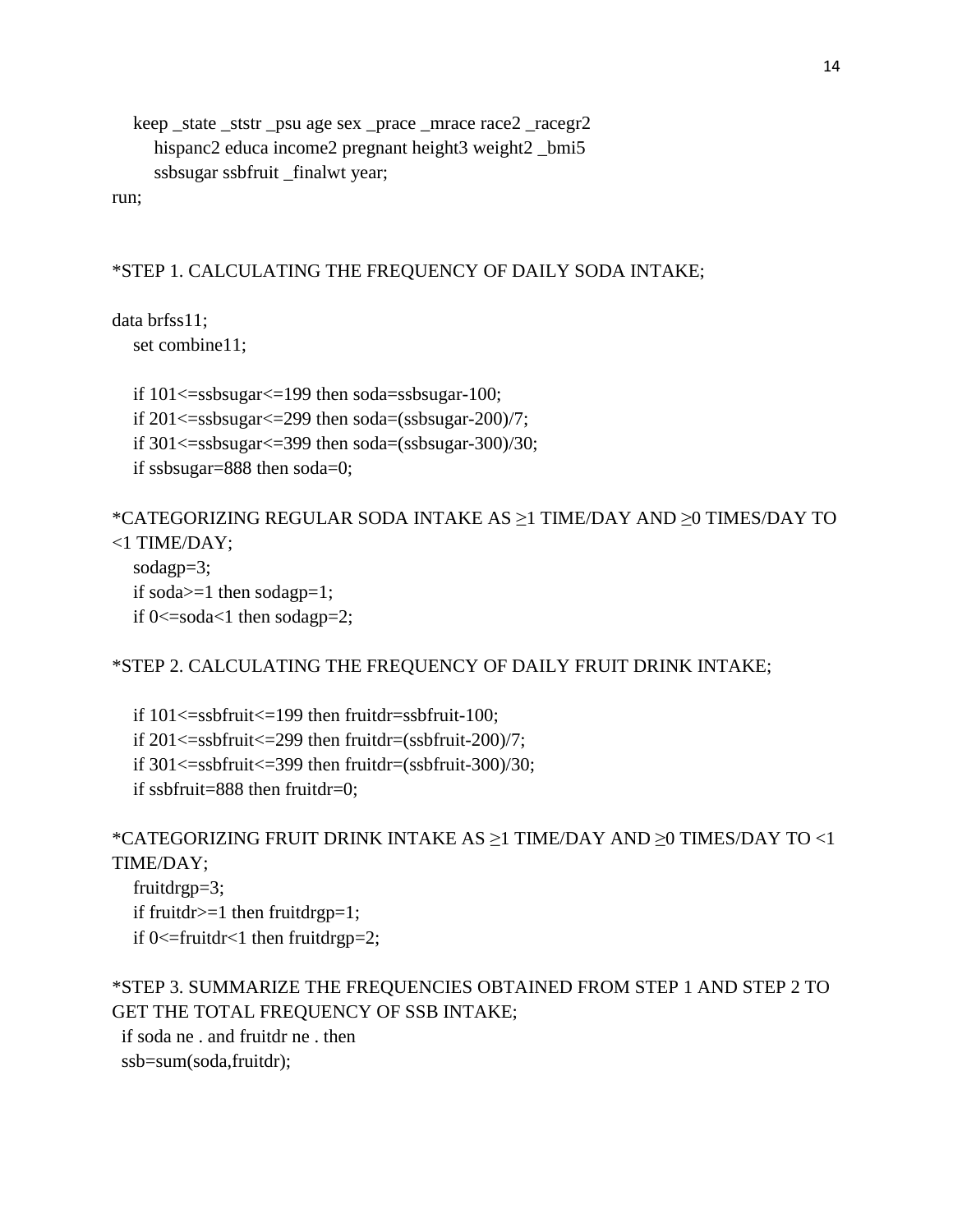```
*CATEGORIZING TOTAL SSB INTAKE AS ≥1 TIME/DAY AND ≥0 TIMES/DAY TO <1
TIME/DAY; 
   ssbgp=3; 
  if ssb>=1 then ssbgp=1;
  if 0 \leq sssb\leq 1 then ssbgp=2;
```
run;

```
proc sort; 
   by _ststr _psu; 
run;
```
\*ESTIMATING PREVALENCE OF SSB INTAKE AT LEAST 1 TIME PER DAY BY STATE IN 2011;

```
proc descript filetype=sas design=wr data=work.brfss11; 
nest _ststr _psu/ missunit; 
subpopn sodagp!=3 and fruitdrgp!=3;
weight _finalWt; 
var ssbgp; 
catlevel 1; 
tables _state; 
subgroup _state; 
levels 78; 
print nsum wsum percent sepercent lowpct uppct total/percentfmt=F5.1 
        sepercentfmt=F5.1 wsumfmt=F12.0 totalfmt=F12.0 lowpctfmt=F5.1 uppctfmt=F5.1 
style=NCHS; 
title "Prevalence of SSB intake at least 1 time per day, by state, 2011 BRFSS"; 
run;
```
2012 Data

\*2012 DATA;

```
*SELECT STATES THAT USED 2012 SSB OPTIONAL MODULE IN THE COMBINED 
LANDLINE AND CELLULAR TELEPHONE SURVEY; 
data llcp12; 
   set brfss.llcp2012; 
  where _state in (10, 13, 15, 27, 28, 30, 32, 33, 36, 46, 47);
  _inalWt = _llcput;
```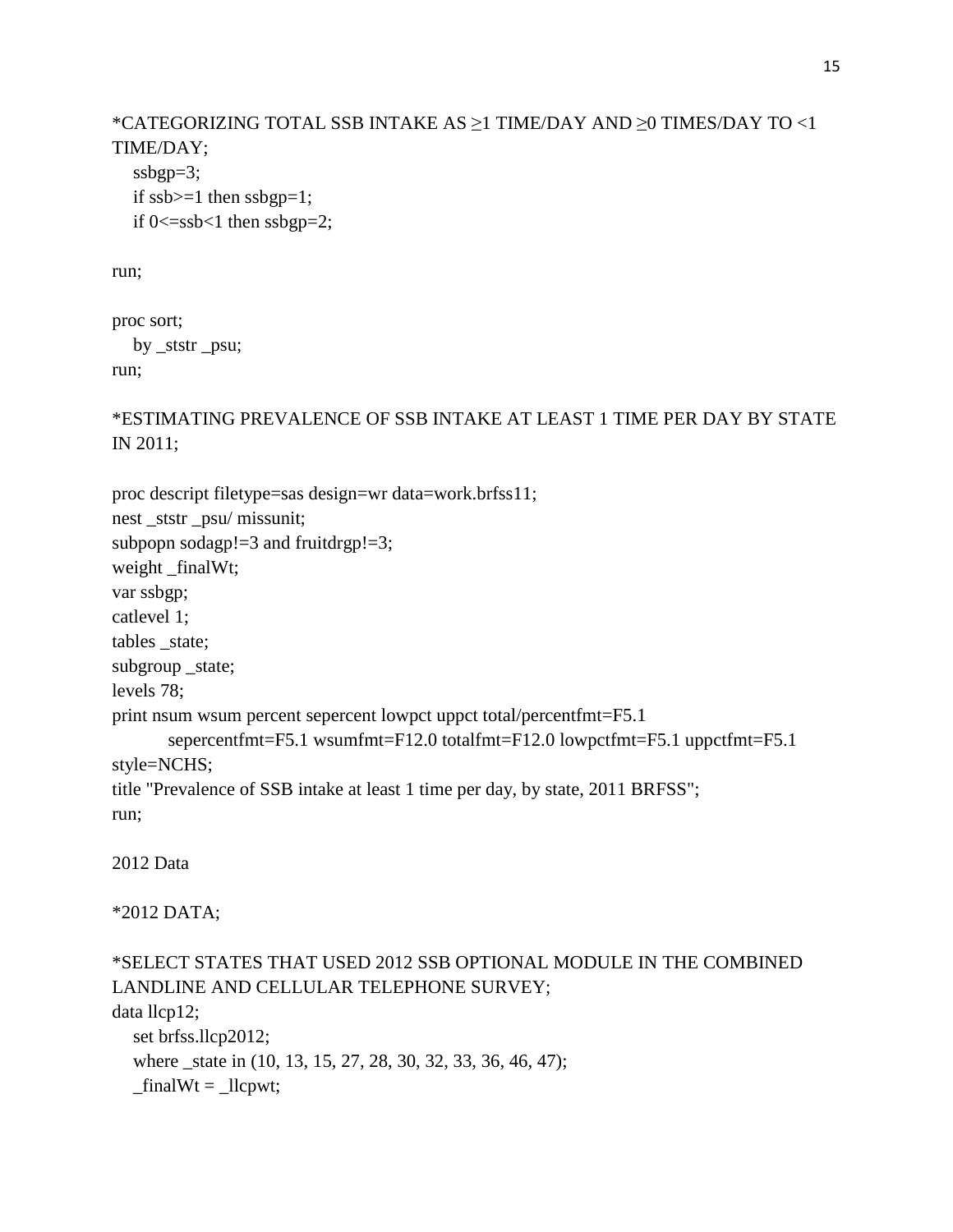run;

```
*SELECT STATES THAT USED 2012 SSB OPTIONAL MODULE IN THE COMBINED 
LANDLINE AND CELLULAR TELEPHONE SURVEY VERSION 1; 
data llcp12v1; 
   set brfss.llcp12v1; 
  where _state in (6, 19, 20, 40);
  _frac{1}{\text{finalwt}} = _\text{1cpwtv1};
run; 
*SELECT STATES THAT USED 2012 SSB OPTIONAL MODULE IN THE COMBINED 
LANDLINE AND CELLULAR TELEPHONE SURVEY VERSION 2; 
data llcp12v2;
```

```
 set brfss.llcp12v2; 
 where _state in (24, 31, 34); 
_finalWt = _lcpwtv2;
```
run;

\*COMBINE THE DATASETS ABOVE AND SELECT THE VARIABLES TO BE USED FOR THIS ANALYSIS;

data combine12;

```
set llcp12 llcp12v1 llcp12v2;
 year=2; 
 keep _state _ststr _psu age sex _prace _mrace race2 _racegr2 
  hispanc2 educa income2 pregnant height3 weight2 _bmi5
   ssbsugr1 ssbfrut1 _finalwt year;
```
run;

## \*STEP 1. CALCULATING THE FREQUENCY OF DAILY SODA INTAKE;

data brfss12;

```
set combine12(rename=(ssbsugr1= ssbsugar) rename=(ssbfrut1= ssbfruit));
```
if 101<=ssbsugar<=199 then soda=ssbsugar-100; if  $201 \leq$ ssbsugar $\leq$ =299 then soda=(ssbsugar-200)/7; if  $301 \leq$ ssbsugar $\leq$ =399 then soda=(ssbsugar-300)/30; if ssbsugar=888 then soda=0;

## \*CATEGORIZING REGULAR SODA INTAKE AS ≥1 TIME/DAY AND ≥0 TIMES/DAY TO <1 TIME/DAY;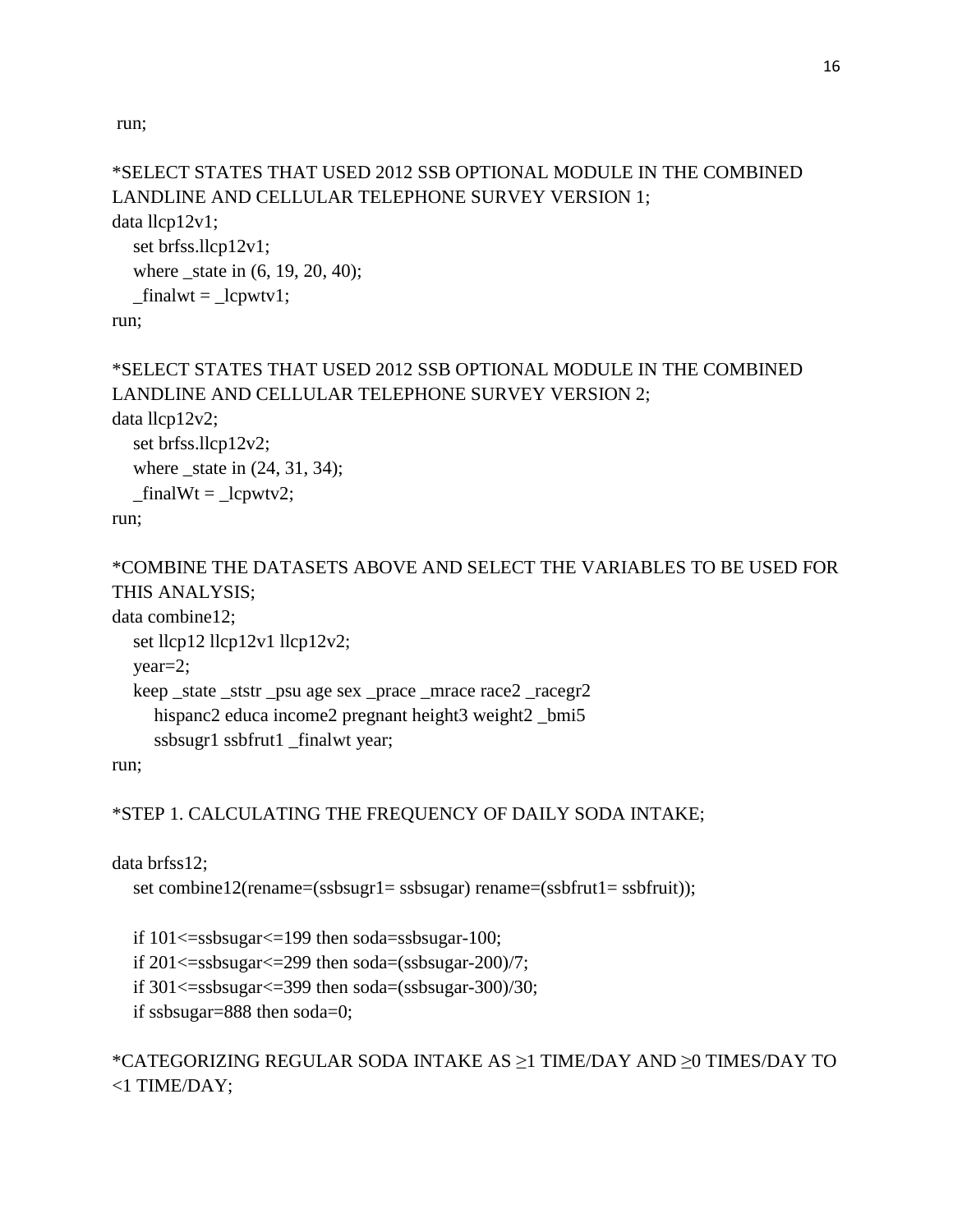sodagp=3; if soda $>=1$  then sodagp=1; if  $0 \le$ =soda $\le$ 1 then sodagp=2;

## \*STEP 2. CALCULATING THE FREQUENCY OF DAILY FRUIT DRINK INTAKE;

if 101<=ssbfruit<=199 then fruitdr=ssbfruit-100; if 201<=ssbfruit<=299 then fruitdr=(ssbfruit-200)/7; if  $301 \leq s$ ssbfruit $\leq -399$  then fruitdr=(ssbfruit-300)/30; if ssbfruit=888 then fruitdr=0;

\*CATEGORIZING FRUIT DRINK INTAKE AS ≥1 TIME/DAY AND ≥0 TIMES/DAY TO <1 TIME/DAY;

 fruitdrgp=3; if fruitdr $>=1$  then fruitdrgp=1; if  $0 \le$ =fruitdr $\le$ 1 then fruitdrgp=2;

```
*STEP 3. SUMMARIZE THE FREQUENCIES OBTAINED FROM STEP 1 AND STEP 2 TO
GET THE TOTAL FREQUENCY OF SSB INTAKE;
```
 if soda ne . and fruitdr ne . then ssb=sum(soda,fruitdr);

```
*CATEGORIZING TOTAL SSB INTAKE AS ≥1 TIME/DAY AND ≥0 TIMES/DAY TO <1
TIME/DAY;
```

```
 ssbgp=3; 
if ssb>=1 then ssbgp=1;
if 0 \leq sssb\leq 1 then ssbgp=2;
```
run;

```
proc sort; 
   by _ststr _psu; 
run;
```

```
*ESTIMATING PREVALENCE OF SSB INTAKE AT LEAST 1 TIME PER DAY BY STATE 
IN 2012;
```
proc descript filetype=sas design=wr data=work.brfss12; nest \_ststr \_psu/ missunit; subpopn sodagp! $=3$  and fruitdrgp! $=3$ ;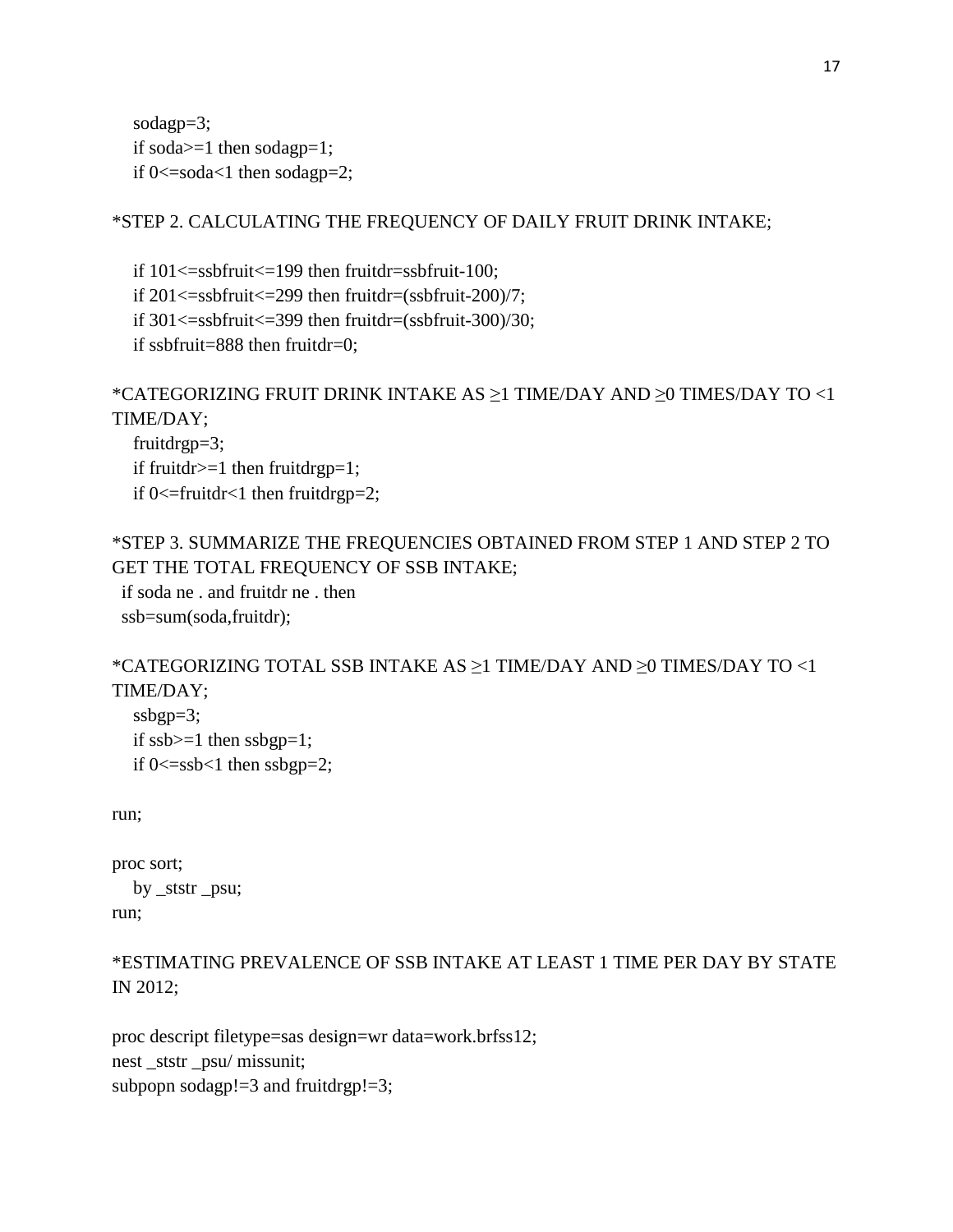```
weight _finalWt; 
var ssbgp; 
catlevel 1; 
tables _state; 
subgroup _state; 
levels 78; 
print nsum wsum percent sepercent lowpct uppct total/percentfmt=F5.1 
        sepercentfmt=F5.1 wsumfmt=F12.0 totalfmt=F12.0 lowpctfmt=F5.1 uppctfmt=F5.1 
style=NCHS; 
title "Prevalence of SSB intake at least 1 time per day, by state, 2012 BRFSS"; 
run;
```
2013 Data \*2013 DATA;

```
*SELECT STATES THAT USED 2013 SSB OPTIONAL MODULE IN THE COMBINED 
LANDLINE AND CELLULAR TELEPHONE SURVEY;
```
data llcp13;

```
 set brfss.llcp2013; 
  where _state in (2, 4, 9, 11, 21, 22, 24, 27, 28, 45, 49, 50, 54, 55);
  _inalWt = _llcput;run;
```

```
*SELECT STATES THAT USED 2013 SSB OPTIONAL MODULE IN THE COMBINED 
LANDLINE AND CELLULAR TELEPHONE SURVEY VERSION 1; 
data llcp13v1a; 
   set brfss.llcp13v1; 
  where _state in (18, 19, 20, 31, 39);
  _finalwt = _lcpwtv1;
run; 
data llcp13v1b; 
   set brfss.llcp13v1; 
  where _state in (6);
  \_finalwt = \_lepwtv1/2;
```
run;

# \*SELECT STATES THAT USED 2013 SSB OPTIONAL MODULE IN THE COMBINED LANDLINE AND CELLULAR TELEPHONE SURVEY VERSION 2; data llcp13v2a;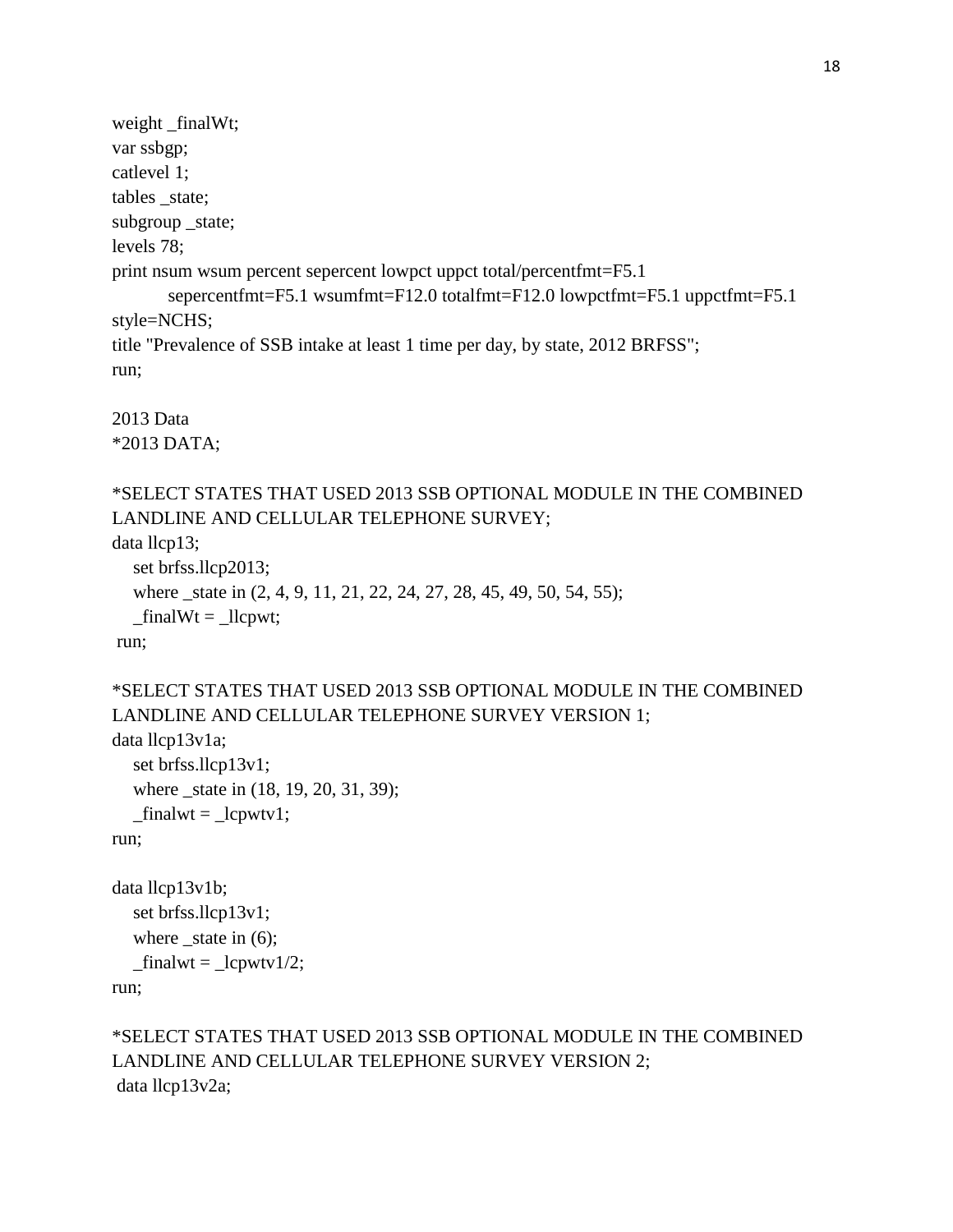```
 set brfss.llcp13v2; 
    where _state in (36, 37, 40); 
   _inalWt = \text{\_}lcpwtv2;run;
```

```
data llcp13v2b; 
    set brfss.llcp13v2; 
  where _state in (6);
   _inalWt = \text{\_}cpwtv2/2;run;
```

```
*SELECT STATES THAT USED 2013 SSB OPTIONAL MODULE IN THE COMBINED 
LANDLINE AND CELLULAR TELEPHONE SURVEY VERSION 3; 
data llcp13v3; 
   set brfss.llcp13v3; 
  where _state in (34);
  _inalWt = \text{Lepwtv3};run;
```
## \*COMBINE THE DATASETS ABOVE AND SELECT THE VARIABLES TO BE USED FOR THIS ANALYSIS;

data combine13;

```
 set llcp13 llcp13v1a llcp13v1b llcp13v2a llcp13v2b llcp13v3; 
 year=2; 
 keep _state _ststr _psu _age80 sex _prace1 _mrace1 _race_g1 _race 
   _hispanc educa income2 pregnant height3 weight2 _bmi5 
   ssbsugar ssbfrut2 _finalwt year;
```
run;

## \*STEP 1. CALCULATING THE FREQUENCY OF DAILY SODA INTAKE;

data brfss13; set combine13;

> if 101<=ssbsugar<=199 then soda=ssbsugar-100; if  $201 \leq$ ssbsugar $\leq$  299 then soda=(ssbsugar-200)/7; if 301<=ssbsugar<=399 then soda=(ssbsugar-300)/30; if ssbsugar=888 then soda=0;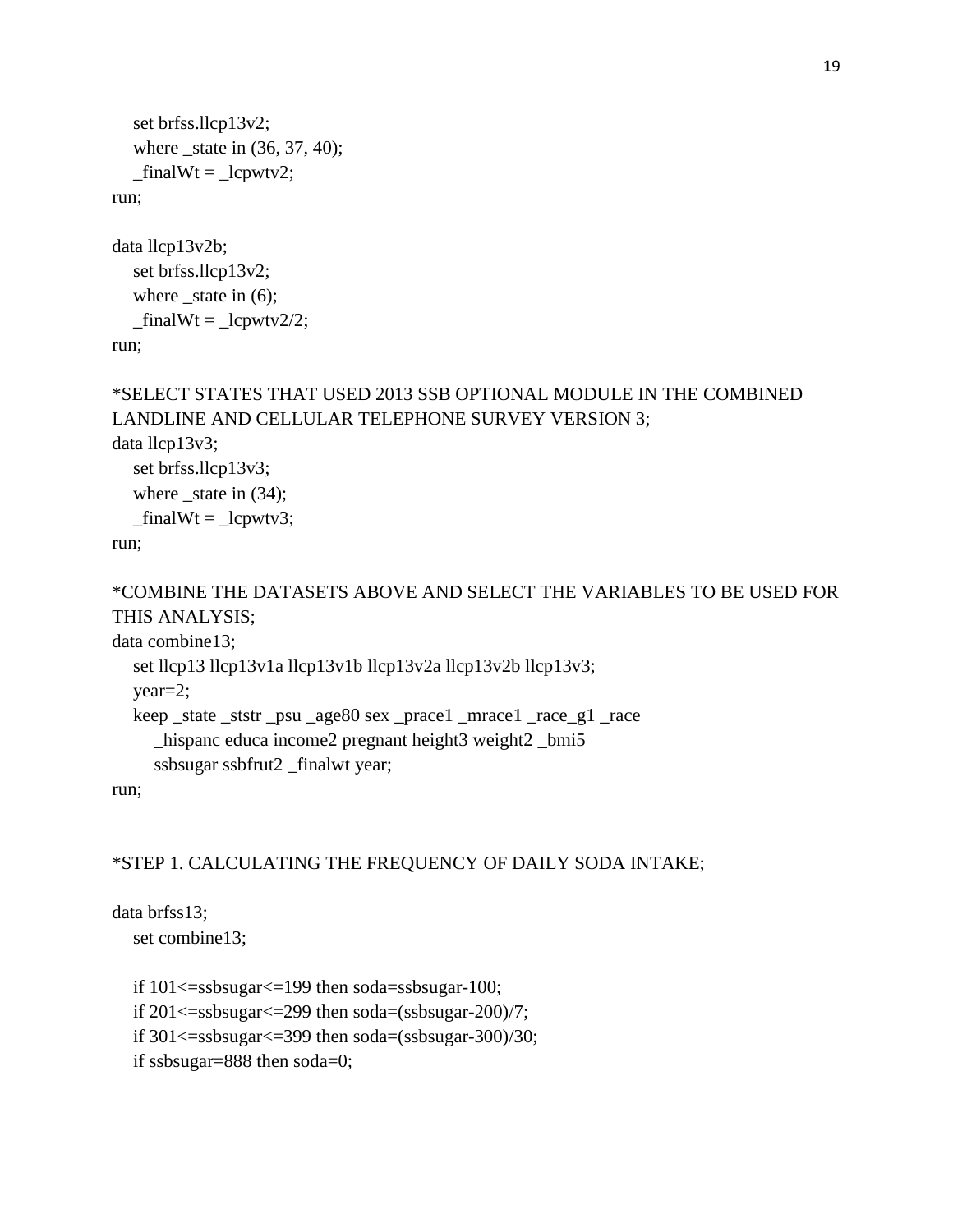\*CATEGORIZING REGULAR SODA INTAKE AS ≥1 TIME/DAY AND ≥0 TIMES/DAY TO <1 TIME/DAY;

sodagp=3; if soda>=1 then sodagp=1; if  $0 \le$ =soda $\le$ 1 then sodagp=2;

\*STEP 2. CALCULATING THE FREQUENCY OF DAILY CONSUMPTION OF FRUIT DRINKS, SWEET TEA,

SPORTS DRINKS, AND ENERGY DRINKS;

if  $101 \leq s \leq 199$  then combinedr=ssbfrut2-100; if  $201 \leq s$ ssbfrut $2 \leq 299$  then combinedr=(ssbfrut $2-200$ )/7; if  $301 \leq s$ ssbfrut $2 \leq 399$  then combinedr=(ssbfrut $2-300$ )/30; if ssbfrut2=888 then combinedr=0;

\*CATEGORIZING CONSUMPTION OF FRUIT DRINKS, SWEET TEA, SPORTS DRINKS, AND ENERGY DRINKS AS ≥1 TIME/DAY AND ≥0 TIMES/DAY TO <1 TIME/DAY; combdrgp=3; if combinedr>=1 then combdrgp=1; if  $0 \le$  = combinedr $\le$ 1 then combdrgp=2;

\*STEP 3. SUMMARIZE THE FREQUENCIES OBTAINED FROM STEP 1 AND STEP 2 TO GET THE TOTAL FREQUENCY OF SSB INTAKE;

if soda ne . and fruitdr ne . then ssb=sum(soda,combinedr);

\*CATEGORIZING TOTAL SSB INTAKE AS ≥1 TIME/DAY AND ≥0 TIMES/DAY TO <1 TIME/DAY; ssbgp=3; if  $ssb>=1$  then  $ssbgp=1$ ;

if  $0 \leq s$ ssb $\leq 1$  then ssbgp=2;

run;

```
proc sort; 
   by _ststr _psu; 
run;
```
\*ESTIMATING PREVALENCE OF SSB INTAKE AT LEAST 1 TIME PER DAY BY STATE IN 2013;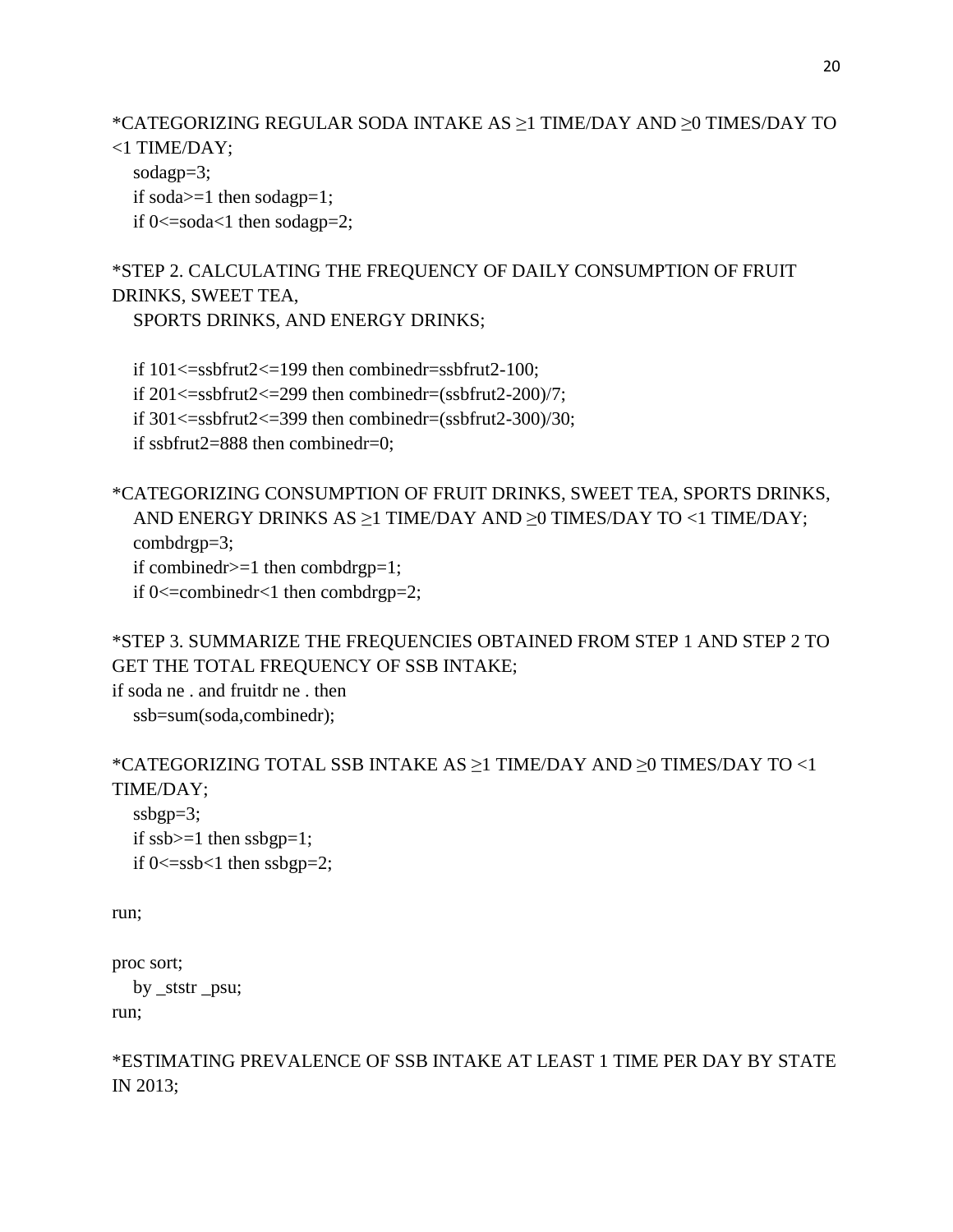proc descript filetype=sas design=wr data=work.brfss13; nest \_ststr \_psu/ missunit; subpopn sodagp!=3 and combdrgp!=3; weight \_finalWt; var ssbgp; catlevel 1; tables \_state; subgroup \_state; levels 78; print nsum wsum percent sepercent lowpct uppct total/percentfmt=F5.1 sepercentfmt=F5.1 wsumfmt=F12.0 totalfmt=F12.0 lowpctfmt=F5.1 uppctfmt=F5.1 style=NCHS; title "Prevalence of SSB intake at least 1 time per day, by state, 2013 BRFSS"; run;